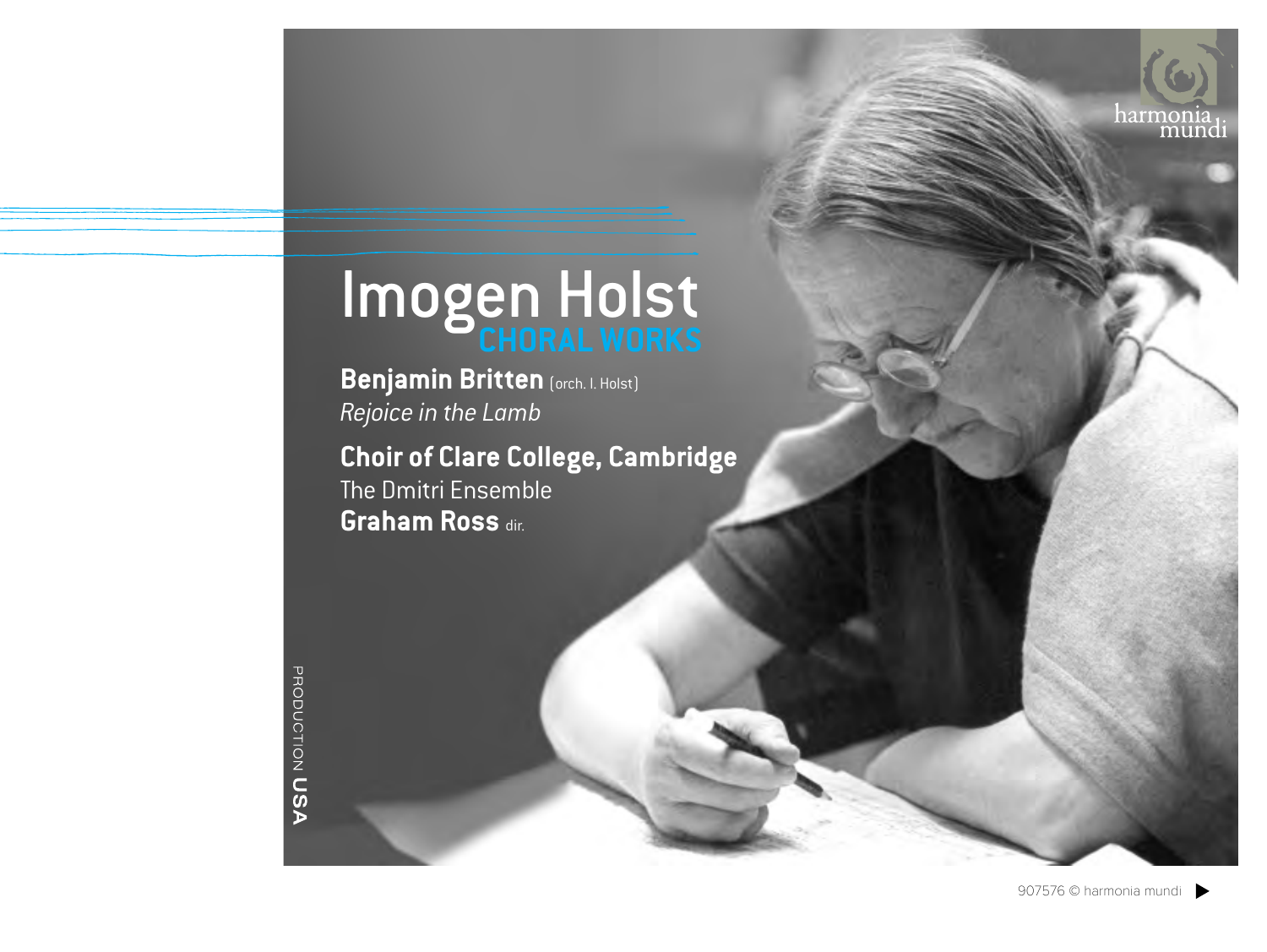# **Imogen Holst CHORAL WO**

(1907–84) *world première recordings*

| Mass in A minor (1927)<br>1 Kyrie<br>2 Gloria<br>3 Credo<br>$4$ Sanctus - Osanna - Benedictus - Osanna<br><b>5</b> Agnus Dei                                                                                                                                                                                                                                                | 20'36<br>3'26<br>3'28<br>5'34<br>4'37<br>3'18                |
|-----------------------------------------------------------------------------------------------------------------------------------------------------------------------------------------------------------------------------------------------------------------------------------------------------------------------------------------------------------------------------|--------------------------------------------------------------|
| <b>6 A Hymne to Christ</b> (1940)                                                                                                                                                                                                                                                                                                                                           | 2'24                                                         |
| Three Psalms [1943]<br>Psalm 80: Give ear, 0 shepherd of Israel<br><b>8</b> Psalm 56: Be merciful unto me, 0 God<br>9 Psalm 91: He that dwelleth in the secret place of the Most High                                                                                                                                                                                       | 16'07<br>7'24<br>4'58<br>3'35                                |
| Welcome Joy and Welcome Sorrow (1950)<br>Tanya Houghton harp                                                                                                                                                                                                                                                                                                                | 9'19                                                         |
| <b>10</b> Welcome Joy and Welcome Sorrow<br>11 Teignmouth<br>12 Over the Hill and over the Dale<br>13 0 sorrow<br>14 Lullaby<br>15 Shed no tear                                                                                                                                                                                                                             | 1'40<br>1'30<br>0'56<br>2'54<br>2'11<br>1'28                 |
| <b>16 Hallo my fancy, whither wilt thou go?</b> [1972]                                                                                                                                                                                                                                                                                                                      | 6'25                                                         |
| Benjamin Britten (1913–76), orchestrated Imogen Holst<br><b>Rejoice in the Lamb: A Festival Cantata</b> (1952)<br>Cressida Sharp soprano <sup>18</sup> Robert Cross countertenor <sup>19</sup><br>Stefan Kennedy tenor <sup>20</sup> Dominic Sedgwick bass <sup>22</sup>                                                                                                    | 15'46                                                        |
| 17 Rejoice in God, 0 ye Tongues<br>18 For I will consider my Cat Jeoffry<br>19 For the Mouse is a creature of great personal valour<br>20 For the flowers are great blessings<br>21 For I am under the same accusation with my Saviour<br>22 For H is a spirit and therefore he is God<br>23 For the instruments are by their rhimes<br>24 Hallelujah from the heart of God | 3'44<br>1'59<br>0'47<br>2'03<br>2'38<br>1'01<br>2'19<br>1'14 |

## **Choir of Clare College, Cambridge**

The Dmitri Ensemble (7-15, 17-24)

**Graham Ross** dir.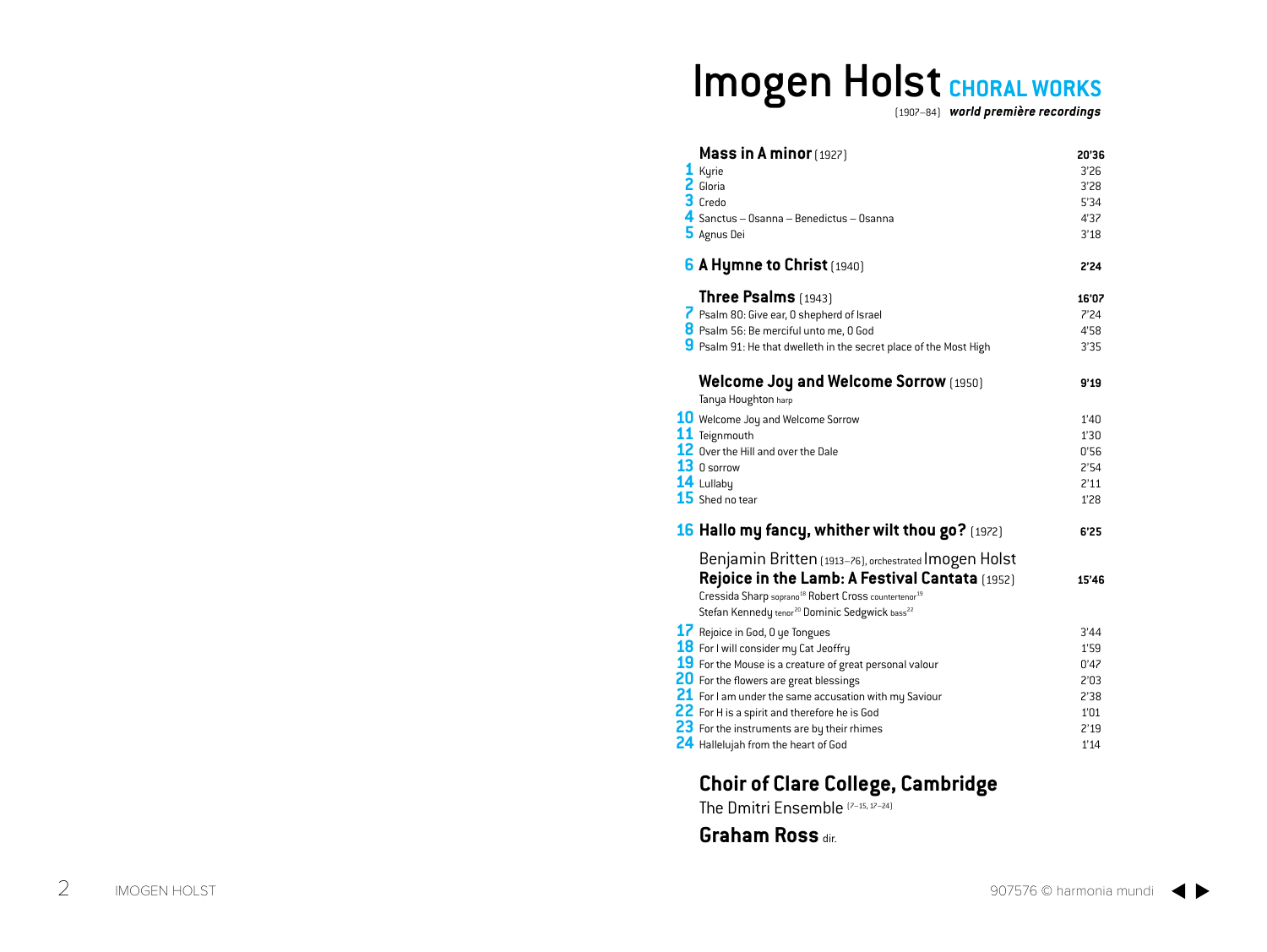Imogen Holst (1907–1984), the daughter of Gustav Holst, has long deserved recognition for her significant body of compositions which were written intermittently throughout her life. This première recording of a selection of choral works includes three titles unheard since first performance. It also includes the première recording of her orchestration of Britten's Festival Cantata *Rejoice in the Lamb.* 

Imogen Holst entered London's Royal College of Music in 1926 and won the Cobbett Prize for composition with her *Phantasy Quartet* in 1928. The first of the works on this recording is the **Mass in A minor** written under the guidance of Vaughan Williams for his paperwork class in 1927. Throughout this work one encounters imaginative modal invention, which grows naturally from the imitative style. The *Kyrie* opens with an exquisite Aeolian passage, one voice building on another. The *Gloria* includes a notable passage in low tessitura, *pianissimo*, immediately following the intonation, and the movement concludes with a fine, resonant 'Amen'. Following a brief but contrasting *Credo*, with a particularly sensitive 'et incarnatus est' and 'Crucifixus', listen for the tranquillity of the opening of the *Sanctus*. The *Agnus Dei* is perhaps the gem of the work, the essence of this prayer, and in particular the 'Miserere', so sensitively portrayed.

Fifteen or so years of what might be described as choral dabbling in student exercises and settings, simplified for a variety of reasons (hymns for weddings, songs for school pupils), offered little promise of compositional development. She had, during the 1930s, taken up teaching posts and joined the staff of the English Folk Dance and Song Society. However, in 1940, when she was a music traveller in the south west of England under the auspices of the Council for the Encouragement of Music and the Arts, she wrote **A Hymne to Christ**, based on two verses of John Donne's *In what torn ship soever I embarke*; it marks a new level of achievement in her choral work where the imagery within Donne's text is captured admirably in both the gentle pulse and the rise and fall of musical phrase. Written in two similar verses, the music remains largely homophonic, a four part texture throughout, with only one imitative passage in each verse: indeed, not really typical of a composer whose approach tended to be more linear.

By 1942 Imogen Holst had become Music Director at Dartington Hall, and in 1943, encouraged and aided by many friends, she gave a concert at the Wigmore Hall, London, as composer and conductor. One of the works she composed for this concert was the **Three Psalms**, for mixed chorus and strings. Her harmonic language at this stage features tonal centre rather than key, and a particular liking for the minor second and the raised fourth (heard in the opening string introduction). An idiosyncratic use of *ostinato* and pedal point is a feature of the string writing which is delicate, harnessing intricate motifs and imitative rising figures: and the more expansive string sonorities which open *Psalm 91* lead on to ascending bass scales reminiscent of Gustav Holst. A variety of choral texture (including S/A, T/B and unison) portrays the text with detailed rhythmic invention and considerable harmonic subtlety, and occasionally with dramatic impact. Following the optimistic close of *Psalm 91*, Imogen Holst chose to set an uplifting final 'Alleluya'.

During her time at Dartington, she became closely acquainted with Benjamin Britten and Peter Pears, who had travelled there to give recitals. Britten invited her to set six poems by John Keats for performance at the Aldeburgh Festival in 1951, and the result was **Welcome Joy and Welcome Sorrow** for female voices and harp. These delightful settings benefit from her wide experience of writing for S/S/A (two sopranos and alto), though this was her only excursion into the territory of the harp, which plays a truly complementary role throughout. Features of her style, which had already been encountered in the *Three Psalms*, include pedal points and the recurring use of *ostinato*. The composer is typically sympathetic to the text: for example, in the fifth song, *Lullaby*, a suitably peaceful 'moon' glides over the harp's musical figure, and we are urged as listeners to 'hearken', 'listen' and 'glisten' with colourful chromaticisms.

Britten asked Imogen Holst to orchestrate the organ accompaniment of his Festival Cantata **Rejoice in the Lamb** for performance in the 1952 Aldeburgh Festival. This work, commissioned in 1943 by the Revd. Walter Hussey for St Matthew's Church, Northampton, is well known in its original version for chorus and organ. It is a setting of ten of the fragments from *Jubilate Agno* by the eighteenth-century poet Christopher Smart. Imogen Holst met this challenge with characteristic skill, adding much colour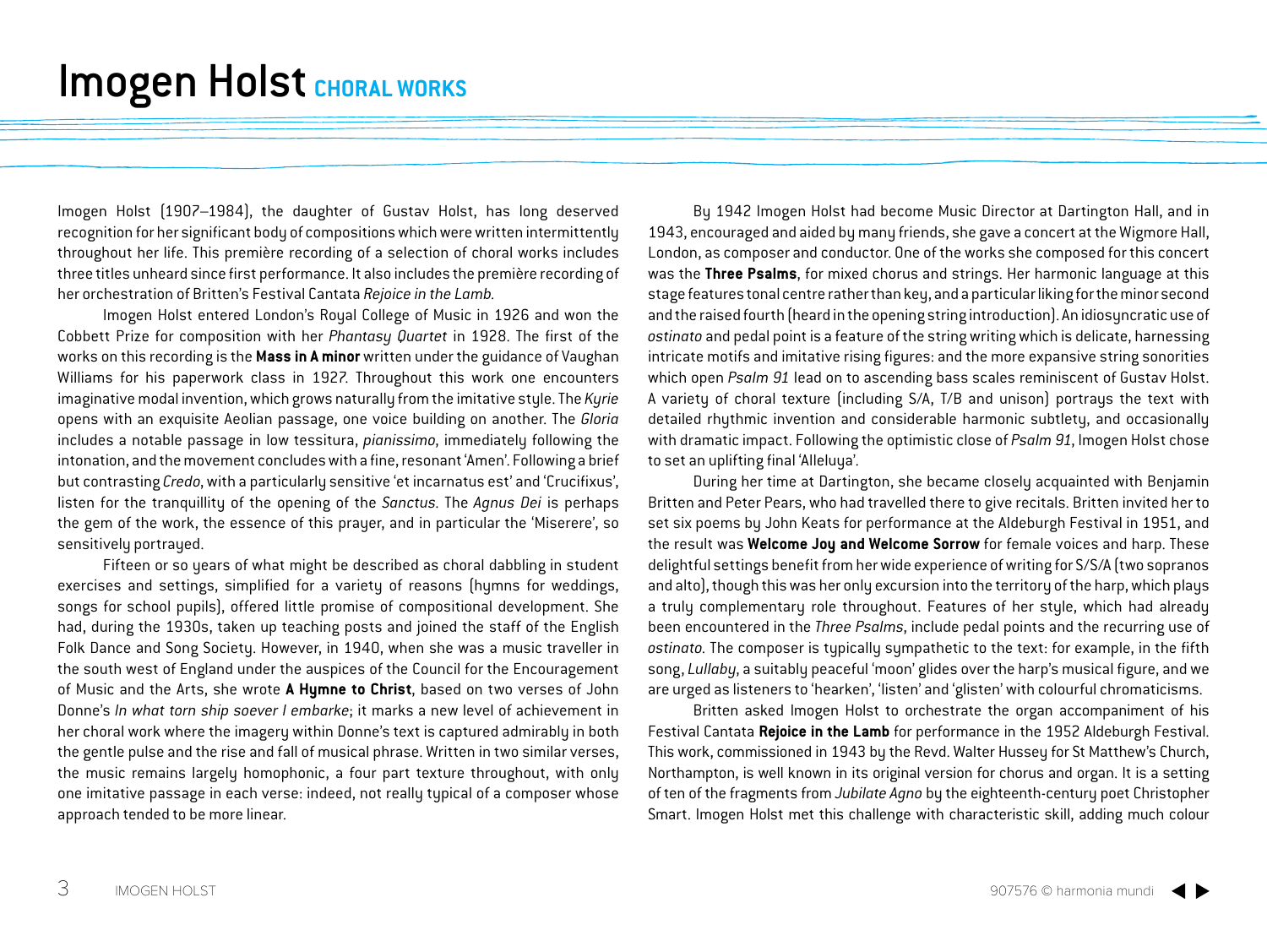to the original organ accompaniment through her use of strings and woodwind, and percussion instruments including castanets, wood block, tambourine, and the everimportant timpani.

Between 1952 and 1964, she worked as Britten's amanuensis, as well as being a close friend of Britten and an Artistic Director of the Aldeburgh Festival. She then returned to more serious composition of her own, including the Duo for viola and piano in 1968, and an Indian Summer of composing towards the end of her life which included the much admired String Quintet of 1982. The principal choral work of her latter years was **Hallo my fancy, whither wilt thou go?**. She set the poem by the seventeenth-century Scottish poet William Cleland in 1972 for the tenth anniversary of her Purcell Consort of Voices. This, the zenith of her choral achievement, is fabulously imaginative, colourful, and with a range of emotion unmatched in any other of Imogen Holst's choral settings. Cleland's curiosity imagines what it is like to be high above the mountains or to skim the surface of the seas, to be an animal, or a bird, or an insect. Her response to the text matches the poetry's dramatic qualities as much as it does the ethereal stillness. Personally contrived scale patterns are found in this score: there is one scale for every verse, each of which is punctuated by a return to the opening question 'Hallo my fancy, whither wilt thou go?'.

This recording of a selection of choral works, following on from the string chamber music recording (CLM37601), will promote Imogen Holst as a justly recognised composer with a truly individual voice. Composition often had to take second place to other musical activity for which she is already highly respected, but her music is well worth exploration and further performance.

– **Christopher Tinker** © 2012



Imogen Holst, photographed during the Aldeburgh Festival party, Suffolk, England, June 1967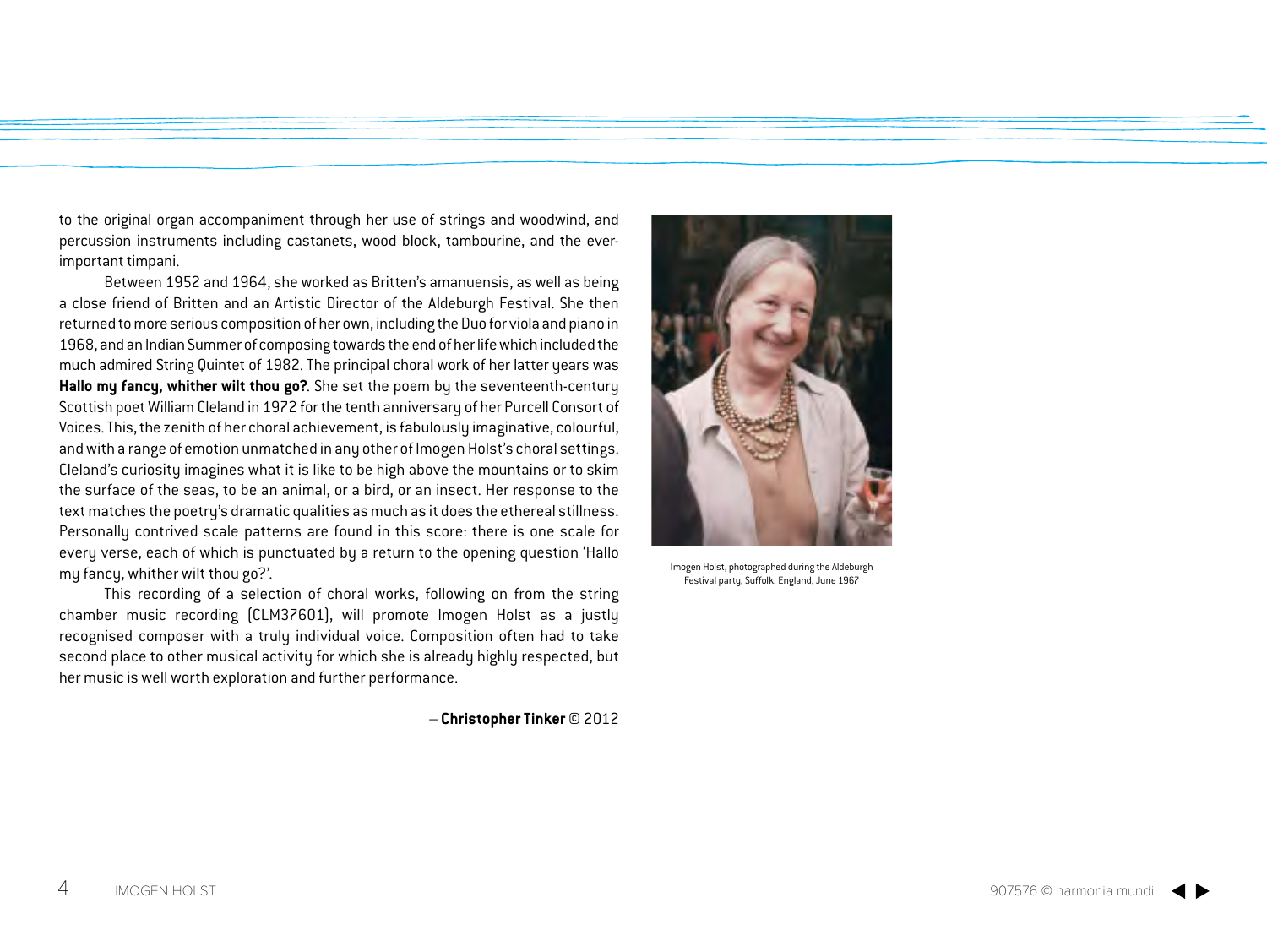Imogen Holst (1907–1984), fille de Gustav Holst, a tardé à recevoir la reconnaissance qu'elle mérite, malgré l'ampleur de sa production musicale. Cet enregistrement d'œuvres chorales est une première et comprend trois titres jamais rejoués en public depuis leur création ainsi que, pour la première fois au disque, son orchestration de la cantate de Britten *Rejoice in the Lamb.* 

Admise au Royal College of Music de Londres en 1926, Imogen Holst remporta le Prix de composition Cobbett deux ans plus tard avec *Phantasy Quartet*. La première pièce de cet enregistrement, la **Messe en la mineur**, fut composée dans le cadre de la classe d'écriture de Vaughan Williams, en 1927. L'œuvre témoigne d'une grande invention modale, qui croît tout naturellement à partir du style imitatif. Le *Kyrie* débute dans un sublime mode éolien où chaque voix génère la suivante. L'intonation du *Gloria* est immédiatement suivie d'un passage *pianissimo*, dans une tessiture très grave, et le mouvement se termine sur un magnifique et sonore « Amen ». Après le contraste frappant du bref *Credo*, dont il faut noter tout particulièrement la sensibilité d'expression de « et incarnatus est » et « Crucifixus », le début du *Sanctus* est empreint de sérénité. L'*Agnus Dei* est sans doute le joyau de l'œuvre, tant il saisit l'essence même de cette prière, surtout dans l'expression du « Miserere ».

Quinze ans de « dilettantisme » dans le domaine choral – exercices d'élèves, divers arrange-ments plus moins simplifiés pour toutes sortes de raisons (hymnes de mariage, chansons à destination d'un jeune public scolaire) – n'auguraient pas trop favorablement d'une évolution musicale. Pendant les années 1930, la musicienne avait accepté des postes d'enseignement et rejoint les rangs de la société anglaise du patrimoine culturel traditionnel (*English Folk Dance and Song Society*). En 1940, parallèlement à ses déplacements professionnels dans tout le Sud-Ouest du pays, sous les auspices du Conseil de promotion de la musique et des arts (*Council for the Encouragement of Music and the Arts*), elle composa **A Hymne to Christ** (« Hymne au Christ »), sur deux strophes du poème de John Donne *In what torn ship soever I embarke*. L'œuvre marque un tournant dans son écriture chorale. La pulsation modérée et le flux et le reflux mélodique de la phrase musicale traduisent admirablement les images du poète. Composé en deux strophes similaires, la musique

est majoritairement homophone et toujours à quatre voix, avec un seul passage en imitation dans chaque strophe : voilà qui surprend chez cette compositrice dont l'approche était souvent plus linéaire.

En 1942, Imogen Holst fut nommé directrice musicale de Dartington Hall. En 1943, encouragée et soutenue par de nombreux amis, elle dirigea ses propres œuvres en concert au Wigmore Hall, à Londres. **Three Psalms**, pour chœur mixte et cordes, fut écrit pour l'occasion. La compositrice a maintenant évolué vers un langage harmonique procédant d'un centre tonal plutôt que d'une tonalité proprement dite, et montre une préférence marquée pour la seconde mineure et la quarte augmentée (manifeste dans l'introduction des cordes). L'usage de l'*ostinato* et du point d'orgue est caractéristique de son écriture pour cordes qui maîtrise, tout en délicatesse, des motifs compliqués et des figures ascendantes en imitation. L'ampleur sonore des cordes, au début de *Psalm 91*, aboutit à des gammes ascendantes de basses qui rappellent Gustav Holst. La diversité des textures chorales (dont S/A, T/B et l'unisson) dépeint le texte par une invention rythmique fouillée, une très grande subtilité harmonique, et parfois un fort impact dramatique. Dans l'esprit d'élévation du texte biblique, Imogen Holst choisit de clore *Psalm 91* par un euphorique « Alleluya ».

À Dartington, elle se lia avec Benjamin Britten et Peter Pears, venus donner des récitals. Britten l'invita à mettre en musique six poèmes de John Keats et à les présenter au Festival d'Aldeburgh en 1951 : **Welcome Joy and Welcome Sorrow**, pour voix de femmes et harpe, bénéficie de toute son expérience de l'écriture pour deux sopranos et alto. Ces charmantes compositions furent sa seule incursion dans le domaine de la harpe, qui joue ici un rôle vraiment complémentaire. Comme dans *Three Psalms*, le point d'orgue et l'usage récurrent de l'*ostinato* sont sa signature stylistique. Le rapport au texte est d'une extrême sensibilité : dans le cinquième chant, *Lullaby*, une « lune » paisible accompagne le motif de la harpe dont les chromatismes originaux pressent l'auditeur à « tendre l'oreille », « écouter », et regarder « luire » la lune.

Britten demanda à Imogen Holst d'orchestrer l'accompagnement d'orgue de sa cantate **Rejoice in the Lamb** en vue d'une interprétation au Festival d'Aldeburgh, en 1952. Commandée en 1943 par le révérend Walter Hussey pour l'église Saint Matthieu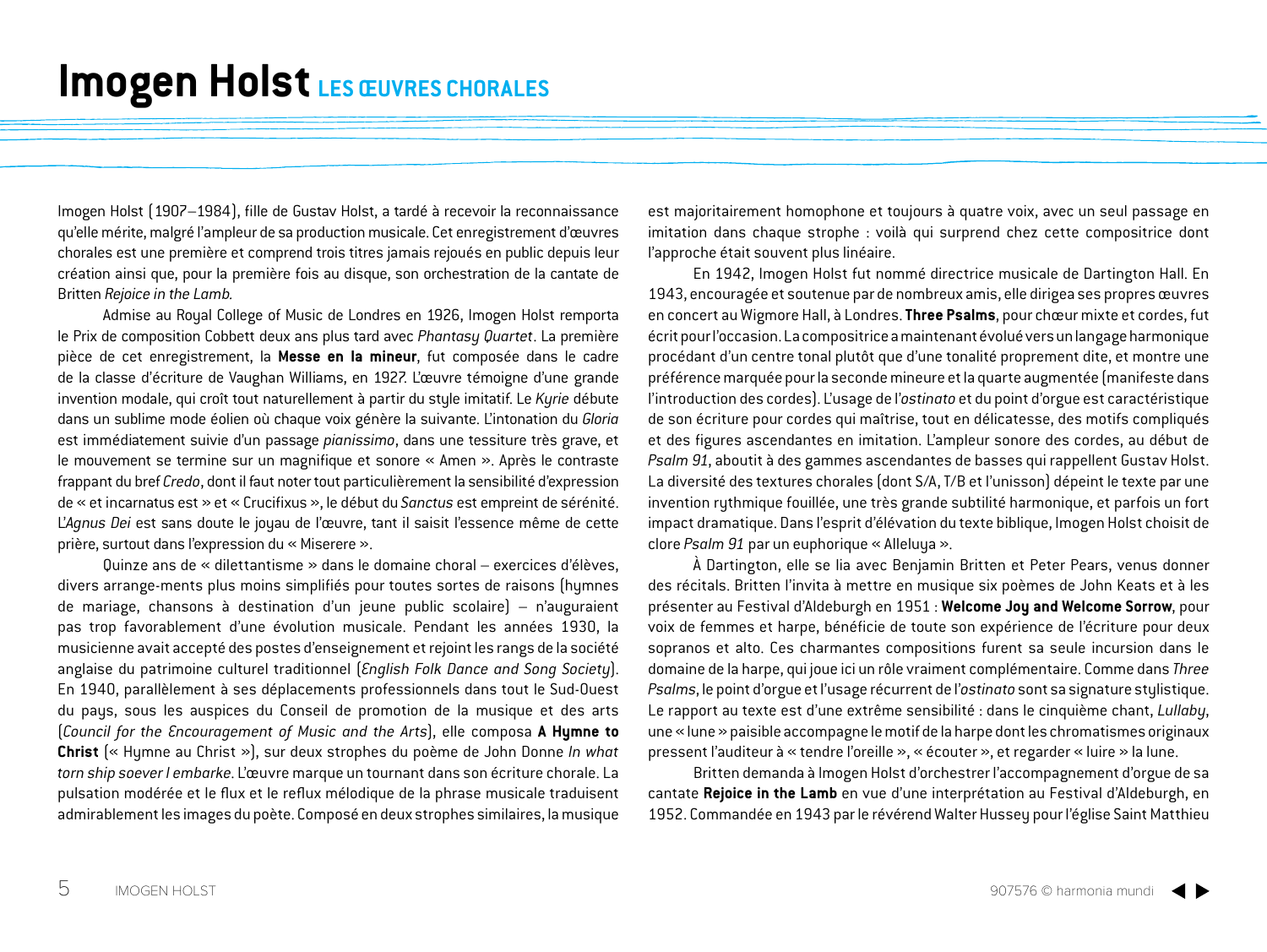de Northampton, l'œuvre est très connue dans sa version originale pour chœur et orgue. Elle met en musique dix fragments de *Jubilate Agno* d'un certain Christopher Smart, poète du XVIIIª siècle. Imogen Holst releva ce défi avec talent. Elle ajouta beaucoup de couleur à l'accompagnement originel par l'emploi de cordes, de bois et de divers instruments de percussion dont les castagnettes, le wood block, le tambourin, et les timbales, d'une importance cruciale.

Secrétaire de Britten, dont elle était très proche, de 1952 à 1964, elle participa à la direction artistique du Festival d'Aldeburgh. Elle retourna ensuite à la composition (le Duo pour alto et piano date de 1968) et cet « été indien » artistique se poursuivit jusqu'à la fin de sa vie puisque le célèbre Quatuor à cordes date de 1982. L'œuvre chorale majeure de ses dernières années est incontestablement **Hallo my fancy, whither wilt thou go?** sur un poème d'un poète écossais du XVII<sup>e</sup> siècle, William Cleland. Composée en 1972, pour le dixième anniversaire du Purcell Consort of Voices, cette pièce marque l'apogée de son talent choral : incroyablement riche d'invention et de couleurs, elle exprime une palette d'émotions d'une ampleur inégalée. Laissant courir son imagination bien au-delà de sa condition humaine, Cleland s'interroge sur ce que serait sa perception du monde s'il pouvait survoler les montagnes ou courir à la surface de la mer, s'il était animal, oiseau ou insecte. Imogen Holst parvient à traduire tout autant la théâtralité de ce texte poétique que l'impression de tranquillité éthérée qui s'en dégage. La partition est parsemée de motifs scalaires d'inspiration tout à fait personnelle : chaque strophe a son propre motif et chacune est ponctuée par le retour de la question initiale : « Hallo my fancy, whither wilt thou go? ».

Après un premier enregistrement consacré à la musique de chambre pour cordes (CLM37601), cet album d'œuvres chorales contribuera à diffuser et faire reconnaître la voix singulière d'Imogen Holst. Si elle fit souvent passer la composition au second plan, privilégiant d'autres activités musicales, sa musique est néanmoins tout à fait digne d'être (re)découverte et (re)jouée.

> – **Christopher Tinker** © 2012 Traduction : Geneviève Bégou



Imogen Holst with Benjamin Britten, Peter Pears and Clutie, Aldeburgh, mid-1950s.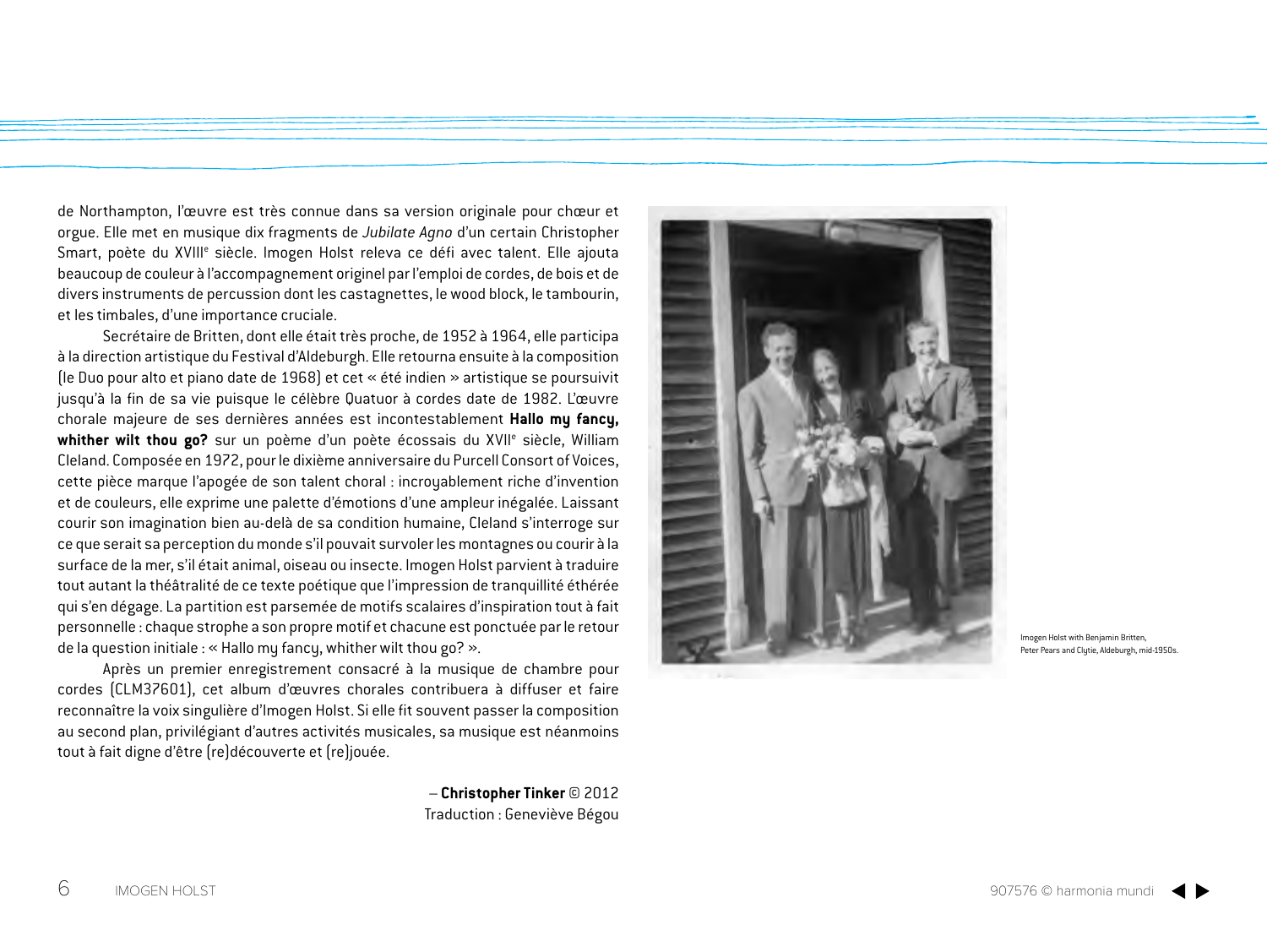Es ist seit langem überfällig, das beachtliche Oeuvre, das Imogen Holst (1907-1984), Tochter von Gustav Holst, mit Unterbrechungen über ihr ganzes Leben verteilt komponiert hat, gebührend zu würdigen. Diese erste Einspielung einer Auswahl von Chorwerken enthält drei Titel, die seit ihrer Uraufführung nie wieder zu hören waren. Es ist darin auch die Erstaufnahme ihrer Orchestrierung von Brittens Kantate *Rejoice in the Lamb* enthalten.

Imogen Holst trat 1926 in das Royal College of Music in London ein und erhielt 1928 mit ihrem *Phantasy Quartet* den Cobbett Prize für Komposition. Das hier eingespielte Werk ist die **Mass in A Minor**, die sie unter Anleitung von Vaughan Williams 1927 für seine Kompositionsklasse komponierte. Das Werk zeichnet sich in allen seinen Teilen durch eine einfallsreiche modale Schreibweise aus, die sich organisch aus dem imitierenden Stil entwickelt. Das *Kyrie* beginnt mit einer großartigen Passage im äolischen Modus, in dem die Stimmen aufeinander aufbauen. Im Gloria findet sich eine bemerkenswerte Passage in den tiefen Stimmen, *pianissimo*, die unmittelbar auf die Intonation folgt; der Satz schließt mit einem schönen, klangvollen "Amen". Nach einem kurzen, aber kontrastreichen *Credo* mit einem besonders empfindsamen "et incarnatus est" und "Crucifixus" lasse man die heitere Gelassenheit der Eröffnungsphrase des *Sanctus* auf sich wirken. Das *Agnus Dei* ist wohl als das Glanzstück des Werkes anzusehen, der Höhepunkt dieses Gebets, insbesondere das so einfühlsam gestaltete "Miserere".

In annähernd fünfzehn Jahren, in denen sie die Chorkomposition nur nebenbei betrieb mit Stücken für Unterrichtszwecke und aus vielerlei Gründen anspruchslosen Gelegenheitskompositionen (Chorsätze für Hochzeiten und Schulchöre) war wenig Spielraum für die kompositorische Entwicklung. Sie hatte in den 1930er Jahren Lehrtätigkeiten übernommen und für die English Folk Dance and Song Society gearbeitet. Aber dann, 1940, in der Zeit ihrer Reisetätigkeit in Südwestengland als Organisatorin des Council for the Encouragement of Music and Arts, schrieb sie **A Hymne to Christ**, der sie zwei Strophen von John Donnes *In what torn ship soever I embarke* zugrundelegte. Dieses Werk markiert den Übergang zu einer neuen Reife ihres Chorschaffens, und es gelingt ihr hervorragend, die Bildhaftigkeit des Donneschen

Textes im sachten Herzschlag der Musik und im Auf und Ab der Periodenbildung nachzuempfinden. Die Satzart dieses Stücks mit zwei gleichgebauten Strophen ist im Wesentlichen homophon, durchgehend vierstimmig mit nur einem Abschnitt in imitierender Schreibweise in jeder Strophe: nicht gerade das, was man von einer Komponistin erwarten würde, die eher linear dachte.

Um das Jahr 1942 war Imogen Holst Music Director in Dartington Hall geworden, und 1943 gab sie, ermutigt und unterstützt von vielen Freunden, als Komponistin und Dirigentin ein Konzert in der Londoner Wigmore Hall. Eines der für dieses Konzert komponierten Werke war **Three Psalms** für gemischten Chor und Streicher. In dieser Phase ihres Schaffens waren ihre bevorzugten harmonischen Gestaltungsmittel eher tonale Zentren als Tonarten mit einer besonderen Vorliebe für die kleine Sekund und die übermäßige Quart (wie sie in der Streichereinleitung erklingen). Charakteristisch ist der Gebrauch von Ostinatobildungen und Orgelpunkten im feingearbeiteten Streichersatz, in dem verschlungene Motive und textausdeutende aufsteigende Figuren eine schöne Wirkung entfalten, während die weiter ausgreifenden Streicherklänge der Einleitung zu *Psalm 91* in aufsteigende Tonleiter-passagen im Bass übergehen, die an Gustav Holst erinnern. Abwechslungsreiche Texturen des Chor-satzes (u.a. S/A, T/B und Unisono) bilden den Text ab, detailreich in der rhythmischen Erfindung und differenziert in der harmonischen Gestaltung mit gelegentlicher dramatischer Wirkung. Im Anschluss an den zuversichtlichen Schluss von *Psalm 91* lässt Imogen Holst ein erbauliches "Alleluja" folgen.

Während ihrer Zeit in Dartington freundete sie sich mit Benjamin Britten und Peter Pears an, die dort Solokonzerte gegeben hatten. Britten beauftragte sie damit, zur Aufführung beim Aldeburgh Festival 1951 sechs Gedichte von John Keats zu vertonen, das Ergebnis war **Welcome Joy and Welcome Sorrow** für Frauenstimmen und Harfe. Diesen entzückenden Kompositionen kommt ihre reiche Erfahrung mit der Stimmengruppierung S/S/A (zwei Soprane und Alt) zugute, es war aber ihre einzige Beschäftigung mit der Harfe, die durchgehend vollwertige Satzstimme ist. Merkmale ihres Stils, wie sie schon in den *Three Psalms* begegneten, sind Orgelpunkte und gehäufter Gebrauch von Ostinatobildungen. Es ist bemerkenswert, wie einfühlsam die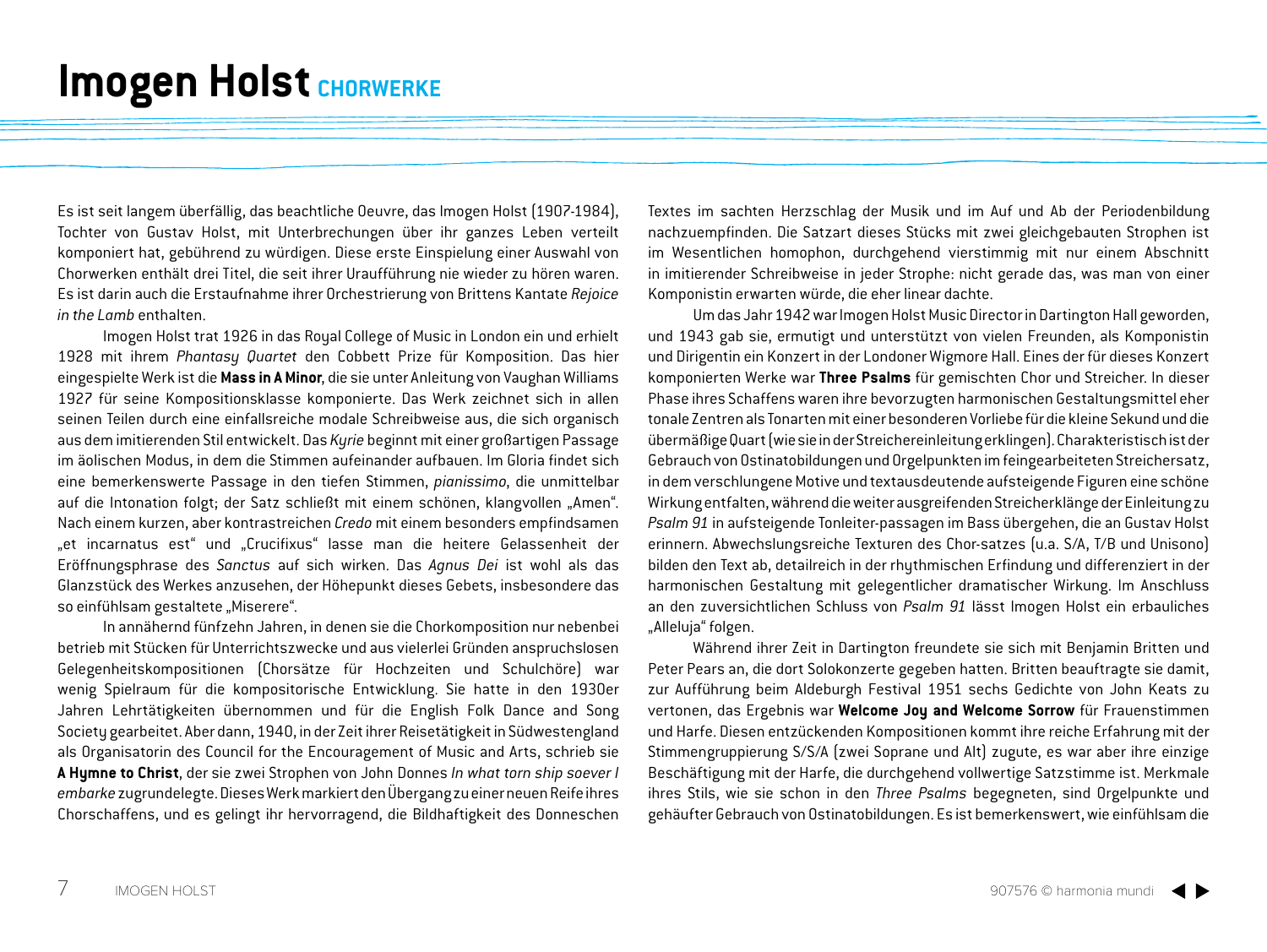Komponistin den Text behandelt: im fünften Lied *Lullaby* etwa schwebt ein wirklich friedvoller "Mond" über der musikalischen Phrase der Harfe, und farbige chromatische Effekte unterstreichen die Aufforderung an die Sterne zu "horchen", zu "lauschen" und zu "leuchten".

Britten bat Imogen Holst, zur Aufführung beim Aldeburgh Festival 1952 die Orgelbegleitung seiner Festkantate **Rejoice in the Lamb** zu orchestrieren. Dieses 1943 von Revd. Walter Hussey für die St. Matthew's Church in Northampton in Auftrag gegebene Werk ist in der Originalfassung für Chor und Orgel sehr bekannt geworden. Es ist eine Vertonung von zehn der Fragmente des *Jubilate Agno* von Christopher Smart, einem Dichter des 18.Jahrhunderts. Imogen Holst meisterte die Aufgabe mit der von ihr zu erwartenden Kunstfertigkeit, sie verhalf der ursprünglichen Orgelbegleitung zu sehr viel größerer Farbigkeit durch die Verwendung von Streichern und Holzbläsern sowie Schlaginstrumenten, darunter Kastagnetten, Holzblock, Tamburin und die unverzichtbaren Pauken.

Zwischen 1952 und 1964 war sie als Mitarbeiterin Brittens tätig, mit dem sie eine enge Freundschaft verband, und als Mitdirektorin des Aldeburgh Festivals. Dann wandte sie sich wieder verstärkt der Komposition zu, schrieb etwa das Duo für Viola und Klavier (1968) und erlebte in ihren letzten Lebensjahren eine späte Blüte ihres Schaffens mit Werken, unter denen insbesondere das vielbeachtete Streichquintett von 1982 zu nennen ist. Das wichtigste Chorwerk ihres Spätschaffens war **Hallo my fancy, whither wilt thou go**. Sie vertonte das Gedicht des schottischen Dichters William Cleland aus dem 17.Jahrhundert anlässlich des zehnjährigen Bestehens ihres a *cappella*-Chors Purcell Consort of Voices. Dieses Gipfelwerk ihres Chorschaffens ist außerordentlich einfallsreich und farbig mit einem Spektrum des Stimmungsgehalts, das alle anderen Chorwerke von Imogen Holst übertrifft. Cleland lässt seine Phantasie spielen und stellt sich vor, wie es wäre, über die Berge zu hüpfen oder auf dem Wasserspiegel der Ozeane dahinzugleiten, ein Tier zu sein, ein Vogel oder ein Insekt. Ihre Textbehandlung wird der Dramatik der Dichtung ebenso gerecht wie der erdentrückten Stille. Es finden sich in dieser Komposition von ihr selbst erdachte

Tonleitermodelle. Jeder Strophe ist eine eigene Tonleiter zugeordnet, und jede endet prägnant mit der Rückkehr zur Eingangsfrage "Hallo my fancy, whither wilt thou go?".

Diese Einspielung einer Auswahl von Chorwerken, die zweite nach der Aufnahme ihrer Kammermusik für Streicher (CLM 37601), wird dazu beitragen, dass Imogen Holst endlich als eine Komponistin mit bemerkenswert eigenen Ausdrucksformen wahrgenommen und gewürdigt wird. Die Komposition musste oft hinter anderen Musikertätigkeiten zurückstehen, durch die sie sich längst hohes Ansehen erworben hat, aber ihre Musik ist es unbedingt wert, gespielt und auch in Zukunft aufgeführt zu werden.

> – **Christopher Tinker** © 2012 Übersetzung: Heidi Fritz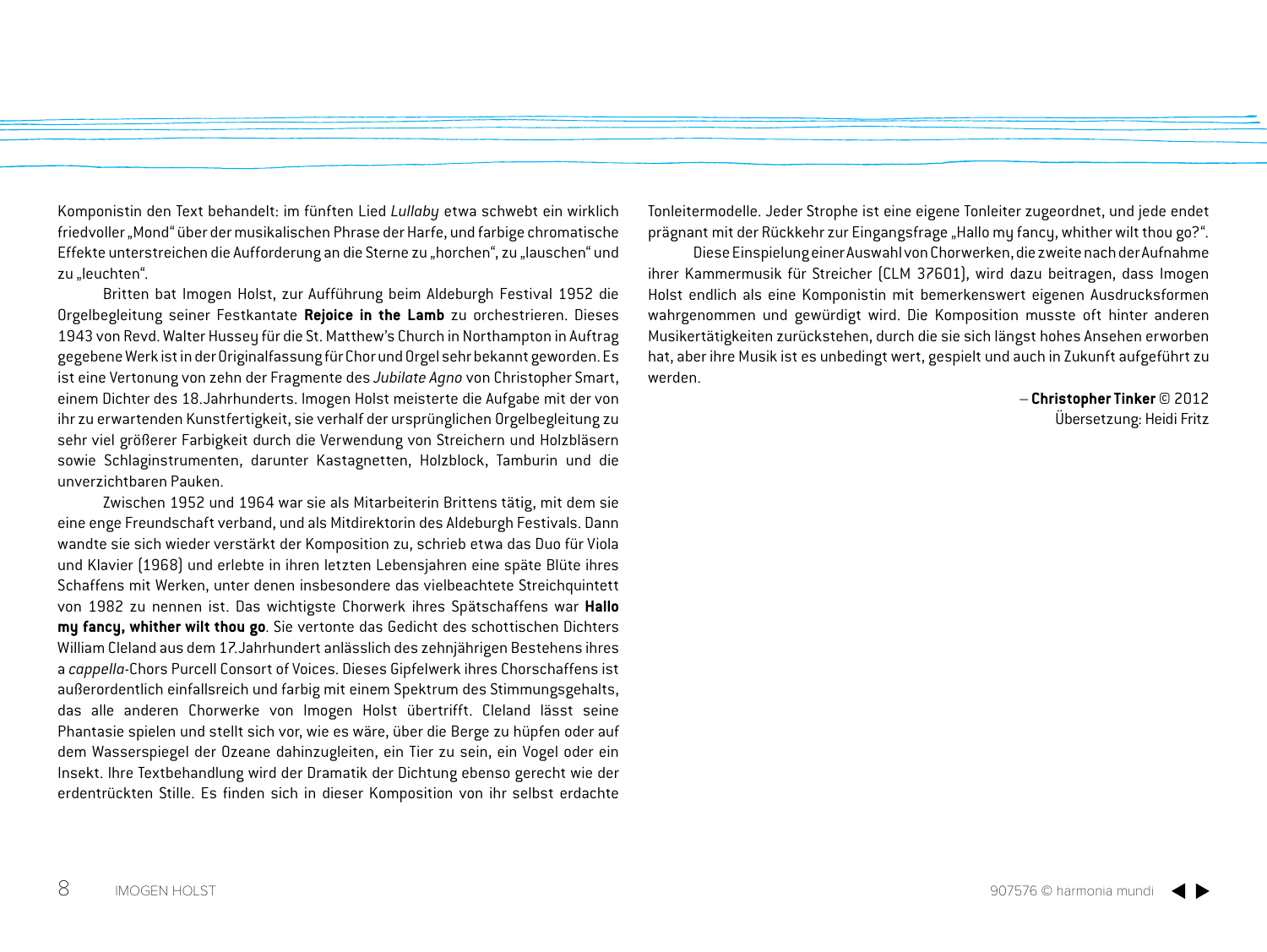#### Messe in a-moll

#### Kyrie

Herr, erbarme dich. Christus, erbarme dich. Herr, erbarme dich.

#### Gloria

Ehre sei Gott in der Höhe und Friede auf Erden den Menschen, die guten Willens sind. Wir loben dich. Wir preisen dich. Wir beten dich an. Wir verherrlichen dich. Wir sagen dir Dank ob deiner großen Herrlichkeit. Herr und Gott, König des Himmels, Gott, allmächtiger Vater. Herr Jesus Christus, eingeborener Sohn, Herr und Gott, Lamm Gottes, Sohn des Vaters, du nimmst hinweg die Sünden der Welt; erbarme dich unser. Du nimmst hinweg die Sünden der Welt, nimm unser Flehen gnädig an. Du sitzest zur Rechten des Vaters; erbarme dich unser. Denn du allein bist der Heilige, du allein der Herr, du allein der Höchste, Jesus Christus. Mit dem heiligen Geist , in der Herrlichkeit Gottes, des Vaters. Amen.

#### Credo

Ich glaube an den einen Gott, den allmächtigen Vater, Schöpfer des Himmels und der Erde, aller sichtbaren und unsichtbaren Dinge und an den einen Herrn Jesus, Gottes eingeborenen Sohn. Er ist aus dem Vater geboren vor aller Zeit. Gott von Gott, Licht vom Lichte, wahrer Gott vom wahren Gott; gezeugt, nicht geschaffen, eines Wesens mit dem Vater; durch ihn ist alles geschaffen. Für uns Menschen und um unsres Heiles willen ist er vom Himmel herabgestiegen. Er hat Fleisch angenommen durch den Heiligen Geist aus Maria, der Jungfrau, und ist Mensch geworden. Gekreuzigt wurde er sogar für uns. Unter Pontius Pilatus hat er den Tod erlitten und ist begraben worden. Er ist auferstanden am dritten Tag, gemäß der Schrift. Er ist aufgefahren in den Himmel und sitzet zur Rechten des Vaters. Er wird wiederkommen in Herrlichkeit, Gericht zu halten über Lebende und Tote, und seines Reiches wird kein Ende sein. Ich glaube an den Heiligen Geist, den Herrn und Lebensspender, der vom Vater und vom Sohne ausgeht. Er wird mit dem Vater und dem Sohn zugleich angebetet und verherrlicht. Er hat gesprochen durch die Propheten. Ich glaube an die eine heilige, katholische und apostolische Kirche. Ich bekenne die eine Taufe zur Vergebung der Sünden. Ich erwarte die Auferstehung der Toten und das Leben der zukünftigen Welt. Amen.

## **Mass in A minor**

#### **1** I. **Kyrie**

Kyrie eleison. Christe eleison. Kyrie eleison.

## **2** II. **Gloria**

Gloria in excelsis Deo et in terra pax hominibus bonae voluntatis. Laudamus te, benedicimus te, adoramus te, glorificamus te, gratias agimus tibi propter magnam gloriam tuam. Domine Deus, Rex caelestis, Deus Pater omnipotens. Domine Fili unigenite, Jesu Christe, Domine Deus, Agnus Dei, Filius Patris, qui tollis peccata mundi: miserere nobis; qui tollis peccata mundi, suscipe deprecationem nostram. Qui sedes ad dexteram Patris: miserere nobis. Quoniam tu solus Sanctus, tu solus Dominus, tu solus altissimus, Jesu Christe, cum Sancto Spiritu, in gloria Dei Patris. Amen.

#### **3** III. **Credo**

Credo in unum Deum, Patrem omnipotentem, factorem caeli et terrae, visibilium omnium et invisibilium, et in unum Dominum Jesum Christum, Filium Dei unigenitum, et ex Patre natum ante omnia saecula. Deum de Deo, lumen de lumine, Deum verum de Deo vero, genitum non factum consubstantialem Patri per quem omnia facta sunt. Qui propter nos homines et propter nostram salutem descendit de caelis, et incarnatus est de Spiritu Sancto ex Maria Virgine, et homo factus est. Crucifixus etiam pro nobis sub Pontio Pilato, passus et sepultus est. Et resurrexit tertia die, secundum Scripturas. Et ascendit in caelum: sedet ad dexteram Patris. Et iterum venturus est cum gloria, judicare vivos et mortuos: cuius regni non erit finis. Et in Spiritum Sanctum, Dominum et vivificantem, qui ex Patre Filioque procedit. Qui cum Patre et Filio simul adoratur et conglorificatur, qui locutus est per Prophetas. Et unam sanctam catholicam et apostolicam Ecclesiam. Confiteor unum baptisma in remissionem peccatorum, et expecto resurrectionem mortuorum, et vitam venturi saeculi. Amen.

#### Messe en la mineur

Kyrie Seigneur, prends pitié. Christ, prends pitié. Seigneur, prends pitié.

#### Gloria

Gloire à Dieu au plus haut des Cieux et paix sur la terre aux hommes de bonne volonté. Nous Te louons, nous Te bénissons, nous T'adorons, nous Te glorifions, nous Te rendons grâce pour Ton immense Gloire. Seigneur Dieu, Roi du Ciel, Père Tout Puissant. Seigneur, Fils unique Jésus-Christ, Seigneur Dieu, agneau de Dieu, Fils du Père, Toi qui enlèves le péché du monde, prends pitié de nous. Toi qui enlèves le péché du monde, reçois notre prière. Toi qui es assis à la droite du Père, prends pitié de nous. Car Toi seul es Saint, Toi seul es Seigneur, Toi seul es le Très Haut, Jésus-Christ, avec le Saint Esprit, dans la Gloire de Dieu le Père. Amen.

#### Credo 3

Je crois en un seul Dieu, le Père Tout-Puissant, créateur du ciel et de la terre, de l'univers visible et invisible. Je crois en un seul Seigneur, Jésus-Christ, le Fils unique de Dieu, né du Père avant tous les siècles. Il est Dieu, né de Dieu, Lumière née de la Lumière, vrai Dieu né du vrai Dieu, engendré, non pas créé, de même nature que le Père, et par Lui tout a été fait. Pour nous les hommes et pour notre Salut, il descendit du Ciel, par l'Esprit Saint il a pris chair de la Vierge Marie et s'est fait homme.

Crucifié pour nous sous Ponce Pilate, il souffrit sa Passion et fut mis au tombeau. Il ressuscita le troisième jour, conformément aux Écritures et Il monta au Ciel. Il est assis à la droite du Père. Il reviendra dans la Gloire pour juger les vivants et les morts et son règne n'aura pas de fin. Je crois en l'Esprit Saint qui est Seigneur et qui donne la vie. Il procède du Père et du Fils. Avec le Père et le Fils, il reçoit même adoration et même Gloire. Il a parlé par les Prophètes. Je crois en l'Eglise Une, Sainte, Catholique et Apostolique. Je reconnais un seul baptême pour le pardon des péchés. J'attends la résurrection des morts et la vie du monde à venir. Amen.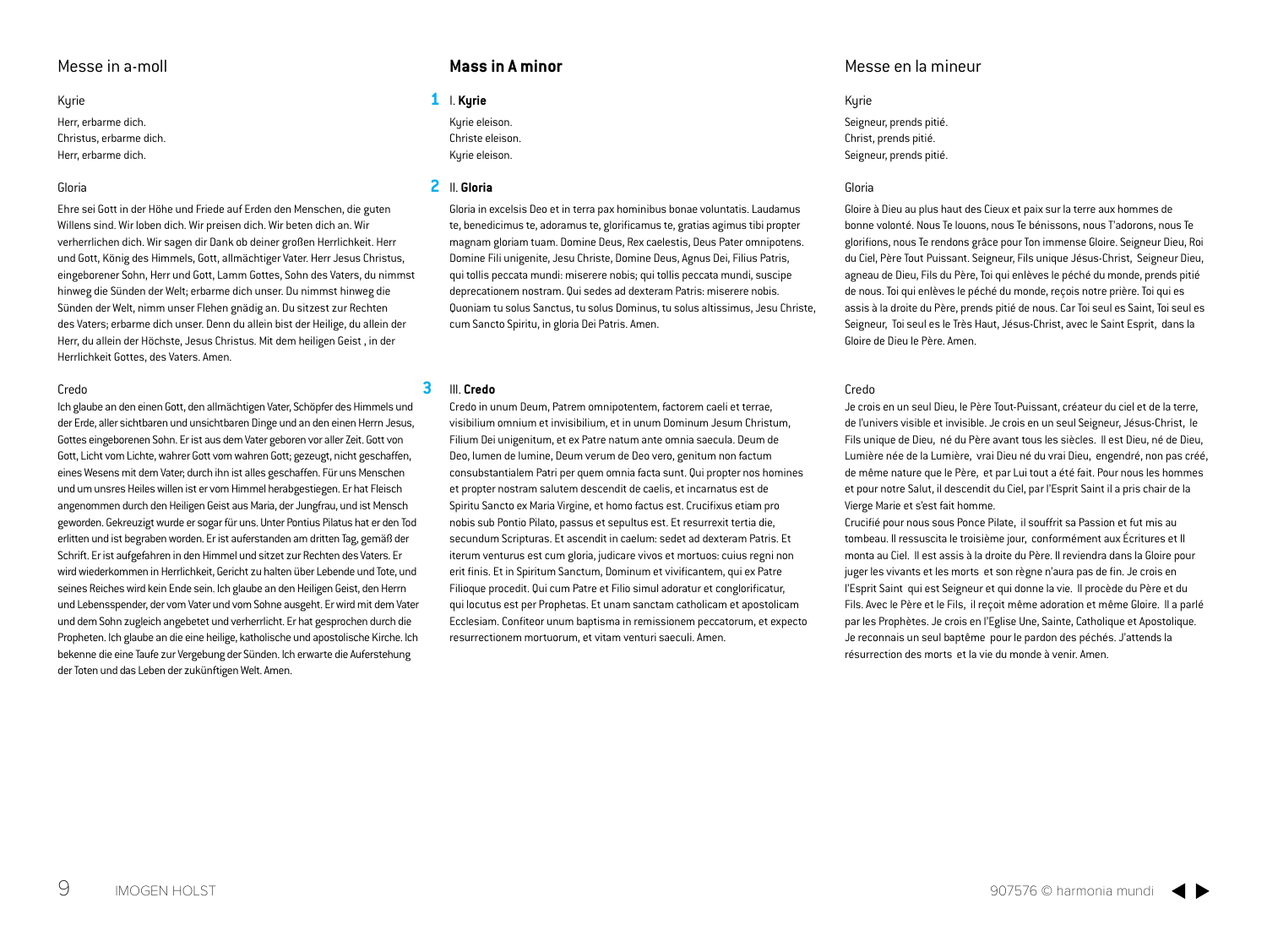#### **Sanctus und Benedictus**

Heilig, heilig, heilig, Herr Gott der Heerscharen. Himmel und Erde sind erfüllt von deiner Herrlichkeit. Hosanna in der Höhe. Hochgelobt sei, der da kommt im Namen des Herrn. Hosanna in der Höhe.

### Agnus Dei

Lamm Gottes, du nimmst hinweg die Sünden der Welt: erbarme dich unser.

Lamm Gottes, du nimmst hinweg die Sünden der Welt: erbarme dich unser.

Lamm Gottes, du nimmst hinweg die Sünden der Welt: gib uns den Frieden.

## Ein Lobgesang auf Christus

Welch leckes Schiff ich auch besteigen mag, es soll das Sinnbild deiner Arche sein. Und welches Meer mich auch verschlingt, die Flut sei mir ein Sinnbild für dein teures Blut. Schiebst du auch zorn'ge Wolken vor's Gesicht, erkenn ich durch die Maske doch dein Aug', das, wenn auch manchmal abgewandt, mich niemals wird verschmäh'n.

Dies Eiland bring ich dir zum Opfer dar und alle, die ich liebte und sie mich. Leg ich das Meer dann zwischen sie und mich, leg dein Meer zwischen meine Sünd und dich. Wie Baumsaft winters nach der Wurzel sucht, so will ich nun in meinen Winter gehen, wo ich nur dich, ewiger Grund der wahren Liebe, weiß.

#### **4** IV. **Sanctus et Benedictus**

**5** V. **Agnus Dei**

Sanctus, Sanctus, Sanctus Dominus Deus Sabaoth. Pleni sunt caeli et terra gloria tua. Osanna in excelsis. Benedictus qui venit in nomine Domini. Osanna in excelsis. *Holy, Holy, Holy Lord God of hosts. Heaven and earth are full of thy glory. Hosanna in the highest. Blessed is he that cometh in the name of the Lord. Hosanna in the highest.*

#### Sanctus et Benedictus

Saint, saint, saint, le Seigneur, Dieu de l'univers. Le Ciel et la terre sont remplis de ta gloire. Hosanna au plus haut des cieux. Béni soit celui qui vient au nom du Seigneur. Hosanna au plus haut des cieux.

Agnus Dei, qui tollis peccata mundi: miserere nobis. Agnus Dei, qui tollis peccata mundi: miserere nobis. Agnus Dei, qui tollis peccata mundi: dona nobis pacem.

*Lamb of God, who takest away the sins of the world: have mercy upon us. Lamb of God, who takest away the sins of the world: have mercy upon us. Lamb of God, who takest away the sins of the world: grant us peace.*

## **6 A Hymne to Christ**

In what torne ship soever I embarke, That ship shall be my emblem of thy Arke; What sea soever swallow me, that flood Shall be to me an emblem of thy blood; Though thou with clouds of anger do disguise Thy face; yet through that Maske I know those eyes, Which, though they turn away sometimes, They never will despise.

I sacrifice this iland unto thee, And all whom I loved there and who loved me; When I have put our seas 'twixt them and mee, Put thou thy sea betwixt my sinnes and thee. As the tree's sap doth seeke the root below In winter, in my winter now I goe, Where none but thee, th'Eternall root Of true Love, I may know.

– John Donne (1572–1631)

#### Agnus Dei

Agneau de Dieu, qui enlève les péchés du monde, prends pitié de nous. Agneau de Dieu, qui enlève les péchés du monde, prends pitié de nous. Agneau de Dieu, qui enlève les péchés du monde, donne-nous la paix.

## Hymne au Christ

Embarquerais-je sur un rafiot pourri, J'en ferais l'emblème de ton Arche ; La mer m'engloutirait-elle, ces flots Seraient pour moi un emblème de ton sang ; Quand tu voiles ta face sous l'ire des nuées, Derrière ce masque je reconnais ce regard Qui, s'il se détourne parfois, N'est jamais méprisant.

#### Je te sacrifie cette terre,

Et tous ceux que j'y aimais et qui m'aimaient ; Quand j'aurais mis ces mers entre eux et moi, Fais disparaître l'océan de péchés qui me sépare de toi. Comme la sève de l'arbre, en hiver, retourne à la racine, Aujourd'hui, dans mon hiver, je retourne Vers toi, racine éternelle De l'Amour véritable.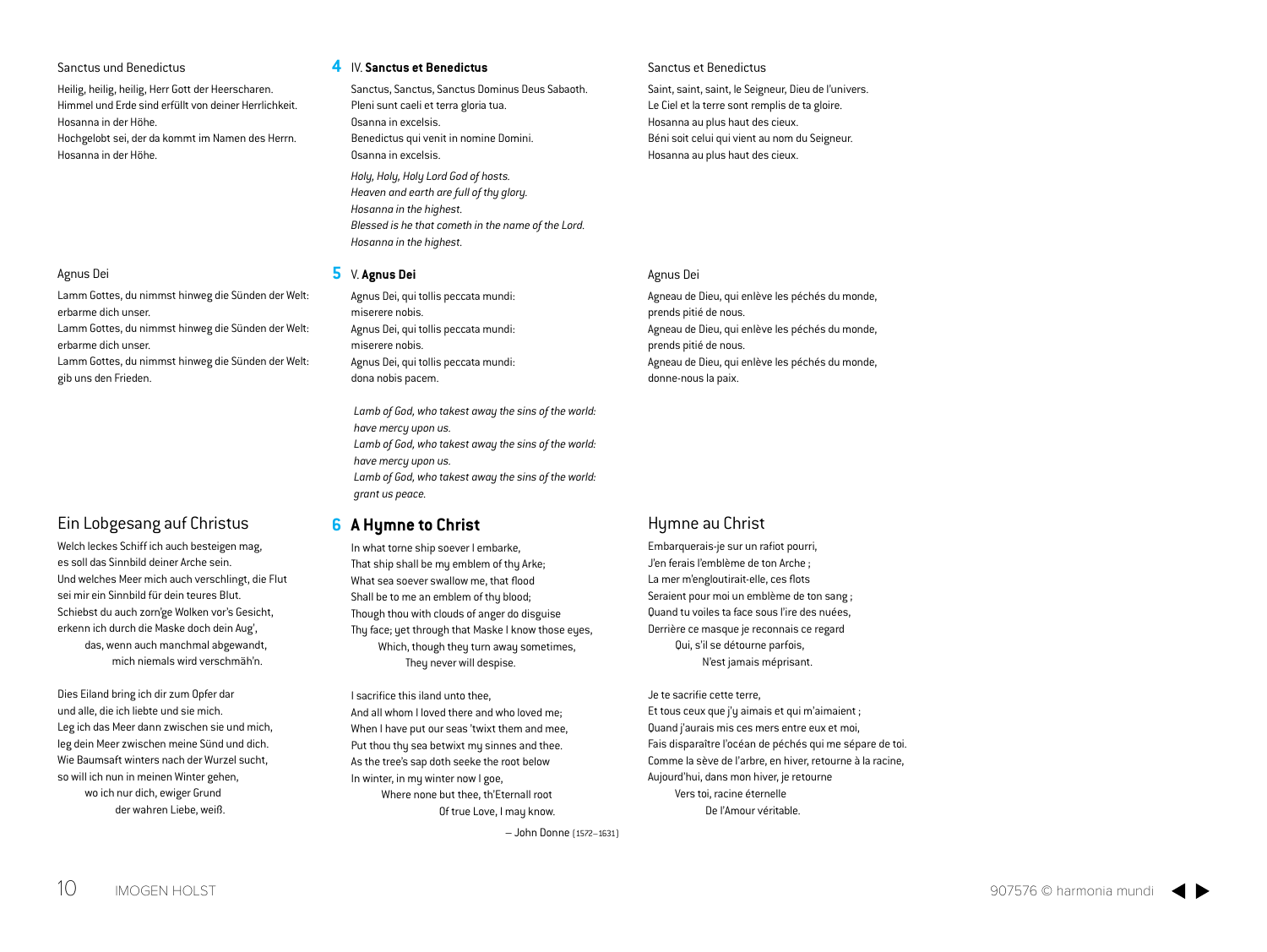## Drei Psalmen

#### Psalm 80

Höre uns, Hirt Israels, der du Josephs Nachkommen führst wie eine Herde; der du über den Cherubim thronst, zeige dich in strahlendem Glanz!

> Gott, richte uns wieder auf, blick uns freundlich an; dann ist uns geholfen!

Herr, du Gott der ganzen Welt, wie lange willst du noch zornig schweigen, wenn dein Volk zu dir betet? Du hast uns Kummer zu essen gegeben und becherweise Tränen zu trinken.

Du hast uns zum Zankapfel der Nachbarn gemacht, und unsre Feinde treiben ihren Spott mit uns.

Gott, du Herr der Welt, richte uns doch wieder auf, blick uns freundlich an; dann ist uns geholfen! In Ägypten hast du einen Weinstock ausgegraben; ganze Völker hast du vertrieben, um ihn an ihrer Stelle einzupflanzen.

 Du hast den Boden für ihn gerodet; darum konnte er Wurzeln schlagen und das ganze Land ausfüllen. Mit seinem Schatten bedeckte er die Berge, mit seinen Zweigen die mächtigen Zedern.

> Seine Ranken streckte er aus bis zum Meer, seine Triebe bis hin zum Euphrat.

Warum hast du seine Schutzmauer niedergerissen, sodass jeder, der vorbeikommt, ihn plündern kann? Das Wildschwein aus dem Wald verwüstet ihn; die Tiere der Steppe fressen ihn kahl. Komm wieder zu uns, Gott, du Herr der Welt, blicke vom Himmel herab und sieh uns; kümmere dich um deinen Weinstock!

 Schütze ihn, den du selber gepflanzt hast, den Spross, der dir seine Kraft verdankt! Aber nun ist er umgehauen und verbrannt. Blick unsre Feinde drohend an, damit sie vergehen müssen! Lege deine Hand schützend auf den König, der an deiner rechten Seite sitzt, auf den Mann, den du stark gemacht hast. Wir wollen nie wieder von dir weichen! Erhalte uns am Leben; wir wollen uns zu dir bekennen! Gott, du Herr der ganzen Welt, richte uns doch wieder auf, blick uns freundlich an; dann ist uns geholfen!

## **Three Psalms**

#### **7** I. **Psalm 80**

Give ear, O Shepherd of Israel, thou that leadest Joseph like a flock; thou that dwellest between the cherubims, shine forth.

Turn us again, O God, and cause thy face to shine: and we shall be saved.

O Lord God of hosts, how long wilt thou be angry against the prayer of thy people?

Thou feedest them with the bread of tears; and givest them tears to drink in great measure. Thou makest us a strife unto our neighbours; and our enemies laugh among themselves.

Turn us again, O God of hosts, and cause thy face to shine; and we shall be saved. Thou hast brought a vine out of Egypt: thou hast cast out the heathen, and planted it.

Thou preparedst room before it, and didst cause it to take deep root, and it filled the land. The hills were covered with the shadow of it, and the boughs thereof were like the goodly cedars.

She sent out her boughs unto the sea, and her branches unto the river.

Why hast thou then broken down her hedges, so that all they which pass by the way do pluck her?

The boar out of the wood doth waste it, and the wild beast of the field doth devour it. Return, we beseech thee, O God of hosts: look down from heaven, and behold, and visit this vine;

And the vineyard which thy right hand hath planted, and the branch that thou madest strong for thyself. It is burned with fire, it is cut down: they perish at the rebuke of thy countenance.

Let thy hand be upon the man of thy right hand, upon the son of man whom thou madest strong for thyself.

So will not we go back from thee: quicken us, and we will call upon thy name.

> Turn us again, O Lord God of hosts, cause thy face to shine; and we shall be saved.

#### Trois psaumes

#### Psaume 80

Pasteur d'Israël, écoute, toi qui mènes Joseph comme un troupeau ; toi qui trônes sur les Chérubins, resplendis.

Fais nous revenir, ô Dieu, fais luire ta face et nous serons sauvés. Dieu des armées, jusqu'à quand seras-tu irrité par la prière de ton peuple ? Tu l'as nourri d'un pain de larmes et abreuvé de larmes à pleine mesure. Tu as fait de nous un objet de dispute pour nos voisins et nos ennemis se moquent de nous. Fais nous revenir, ô Dieu, fais luire ta face et nous serons sauvés. Tu as arraché une vigne d'Égypte : tu as chassé des

nations et tu l'as plantée.

Devant elle, tu as fait place nette, elle a pris racine et rempli le pays. Les montagnes étaient couvertes de son ombre, et les cèdres de Dieu, de ses rameaux.

Elle étendait ses branches jusqu'à la mer, et ses rejetons jusqu'au fleuve.

Pourquoi as-tu rompu ses clôtures, de sorte que tous les passants la grappillent ? Le sanglier des forêts la dévaste et les bêtes

des champs la dévorent. Reviens, nous te supplions, ô Dieu des armées : regarde du haut du ciel, et vois, visite cette vigne ;

Et le vignoble que ta main droite a planté, et la branche qui te doit sa force. La voici incendiée, coupée : devant ton visage menaçant, tout périt.

Que ta main soit sur celui qui est à ta droite, sur le Fils de l'Homme que tu as choisi.

Nous ne nous éloignerons plus de toi : rends-nous la vie et nous invoquerons ton nom. Fais nous revenir, ô Dieu, fais luire ta face et nous serons sauvés.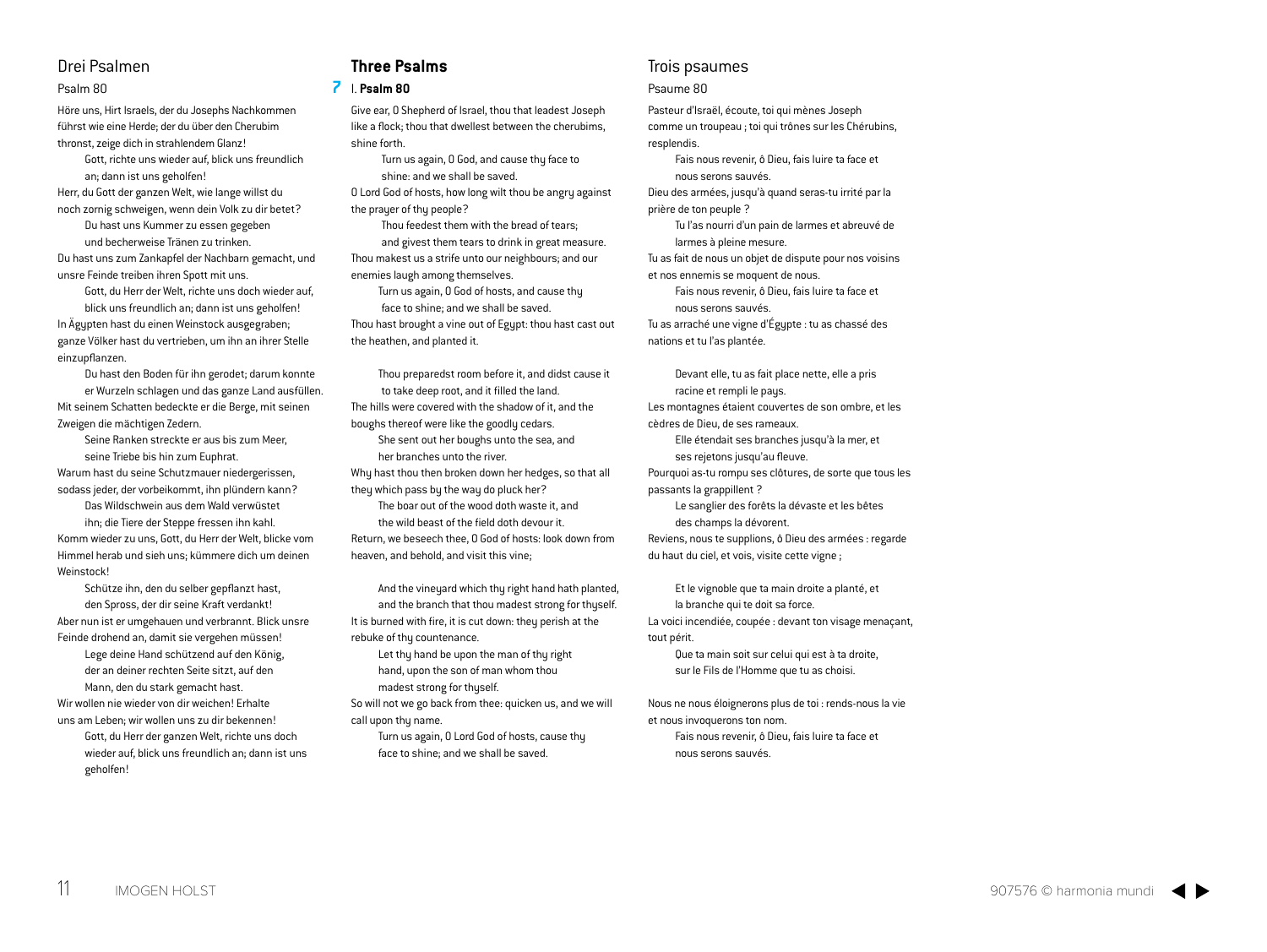#### Psalm 56 **8**

Gott; hab Erbarmen mit mir, denn man stellt mir nach, unaufhörlich werde ich bedrängt und angefeindet. Meine Feinde dringen ständig auf mich ein, viele kämpfen gegen mich, du Höchster. Doch wenn ich Angst bekomme, setze ich mein Vertrauen auf dich. Ich preise Gott für sein helfendes Wort. Ich vertraue ihm und habe keine Angst. Was könnte ein Mensch mir schon tun? Ständig verdrehen sie meine Worte; alles, was sie planen, soll mir schaden. Sie liegen überall auf der Lauer; sie bespitzeln mich auf Schritt und Tritt; sie haben es auf mein Leben abgesehen. Sollen sie frei ausgehen bei so viel Unrecht? Gott, schlage sie in deinem Zorn zu Boden! Du weißt, wie oft ich umherirren musste. Sammle meine Tränen in deinen Krug; ich bin sicher, du zählst sie alle. Wenn ich dich zu Hilfe rufe, müssen meine Feinde den Rückzug antreten; Ich weiß es: Gott, steht mir bei! Ich preise Gott für sein helfendes Wort, ja, ich preise den Herrn für dieses Wort. Ich vertraue ihm und habe keine Angst. Was können mir Menschen schon tun? Gott, ich will dir meine Dankesschuld bezahlen, so wie ich es versprochen habe. Denn du hast mich gerettet vom Tod, meine Füße vom Abgrund zurückgehalten. Ich darf in deiner Nähe weiterleben, weil du mich das Licht noch sehen lässt

#### Psalm 91

Wer unter dem Schutz des höchsten Gottes lebt, darf ruhen bei ihm, der alle Macht hat. Er sagt zum Herrn: "Du bist meine Zuflucht; bei dir bin ich sicher wie in einer Burg. Mein Gott, ich vertraue dir!" Du kannst dich darauf verlassen: der Herr wird dich retten vor den Fallen, die man dir stellt, vor Verrat und Verleumdung. Er breitet seine Flügel über dich, ganz nahe bei ihm bist du geborgen. Wie Schild und Schutzwall deckt dich seine Treue. Du musst keine Angst mehr haben vor Gefahren und Schrecken bei Nacht, auch nicht vor Überfällen bei Tag, vor der Seuche, die im Dunkeln zuschlägt, oder dem Fieber, das am Mittag wütet. Auch wenn tausend neben dir sterben und zehntausend rings um dich fallen – dich selber wird es nicht treffen. Mit eigenen Augen wirst du sehen, wie Gott alle straft, die ihn missachten. Du sagst: "Der Herr ist meine Zuflucht. " Beim höchsten Gott hast du Schutz gefunden.

#### **8** II. **Psalm 56**

Be merciful unto me, O God: for man would swallow me up; he fighting daily oppresseth me. Mine enemies would daily swallow me up: for they be many that fight against me, O thou most High! What time I am afraid, I will trust in thee. In God I will praise his word, in God I have put my trust; I will not fear what flesh can do unto me. Every day thy wresting words: all their thoughts are against me for evil. They gather themselves together, they hide themselves, they marking steps, when they wait for my soul. Shall they escape by iniquity? In thine anger cast down the people, O God. Thou tellest my wanderings: put thou my tears into thy bottle; are they not in thy book? When I cry unto thee, then shall mine enemies turn back: this I know; for God is for me. In God will I praise his word: in the Lord will I praise his word. In God have I put my trust: I will not be afraid what man can do unto me. Thy vows are upon me, O God: I will give praises unto thee. For thou hast delivered my soul from death: wilt not thou deliver my feet from falling, that I may walk before God in the light of the living?

## **9** III. **Psalm 91**

He that dwelleth in the secret place of the most High shall abide under the shadow of the Almighty. I will say of the Lord: He is my refuge and my fortress: my God; in him will I trust. Surely he shall deliver thee from the snare of the fowler, and from the noisome pestilence. He shall cover thee with his feathers, and under his wings shalt thou trust: his truth shall be thy shield and buckler. Thou shalt not be afraid for the terror by night; nor for the arrow that flieth by day; Nor for the pestilence that walketh in darkness; nor for the destruction that wasteth at noonday. A thousand shall fall at thy side, and ten thousand at thy right hand; but it shall not come nigh thee. Only with thine eyes shalt thou behold and see the reward of the wicked. Because thou hast made the Lord, which is my refuge, even the most High, thy habitation;

#### Psaume 56

Aie pitié de moi, ô Dieu : on me harcèle ; tout le jour, on m'oppresse. Mes ennemis me harcèlent tout le jour : nombreux sont mes assaillants, ô Très-Haut! Le jour où je crains, je mets ma confiance en toi. C'est Dieu dont je loue la parole, c'est en Dieu que j'ai placé ma confiance ; que craindrais-je d'un être de chair ? Tout le jour, ils s'en prennent à tes paroles : ils n'ont à mon égard que de mauvaises pensées. Ils s'ameutent, se cachent, épient mes traces, comme pour surprendre mon âme. Traite-les selon leur péché. Dans ta colère, ô Dieu, abats ces peuples ! Tu connais mes errances : tu as recueilli mes larmes dans ton outre ; tout n'est-il pas consigné dans ton livre ? Quand je t'appellerai, mes ennemis reculeront : car je sais que Dieu est pour moi. C'est Dieu dont je loue la parole, oui, c'est l'Éternel dont je loue la parole ; C'est en Dieu que j'ai placé ma confiance ; que craindrais-je d'un être de chair ? J'accomplirai, ô Dieu, les vœux qui t'appartiennent : je te rendrai grâces. Car tu as sauvé mon âme de la mort : préserveras-tu mon pied de la chute, Pour que je marche devant Dieu dans la lumière des vivants ?

#### Psaume 91

Qui habite à l'abri du Très-Haut et demeure dans l'ombre du Tout-Puissant dit du Seigneur : Il est mon refuge et ma citadelle, mon Dieu, en qui je mets ma confiance. C'est lui qui te délivrera du filet de l'oiseleur et de la peste infecte. Il te couvrira de ses plumes, et sous son aile, tu trouveras un refuge : sa vérité sera ton bouclier. Tu ne redouteras ni les terreurs nocturnes ; ni la flèche qui vole en plein jour ; Ni la peste qui chemine au cœur des ténèbres ; ni le fléau qui dévaste à midi. Mille hommes tomberont à ta gauche, et dix mille à ta droite ; mais tu ne seras pas atteint. De tes yeux, tu verras le châtiment des impies. Car le Seigneur est ton refuge, le Très-Haut est ton asile ;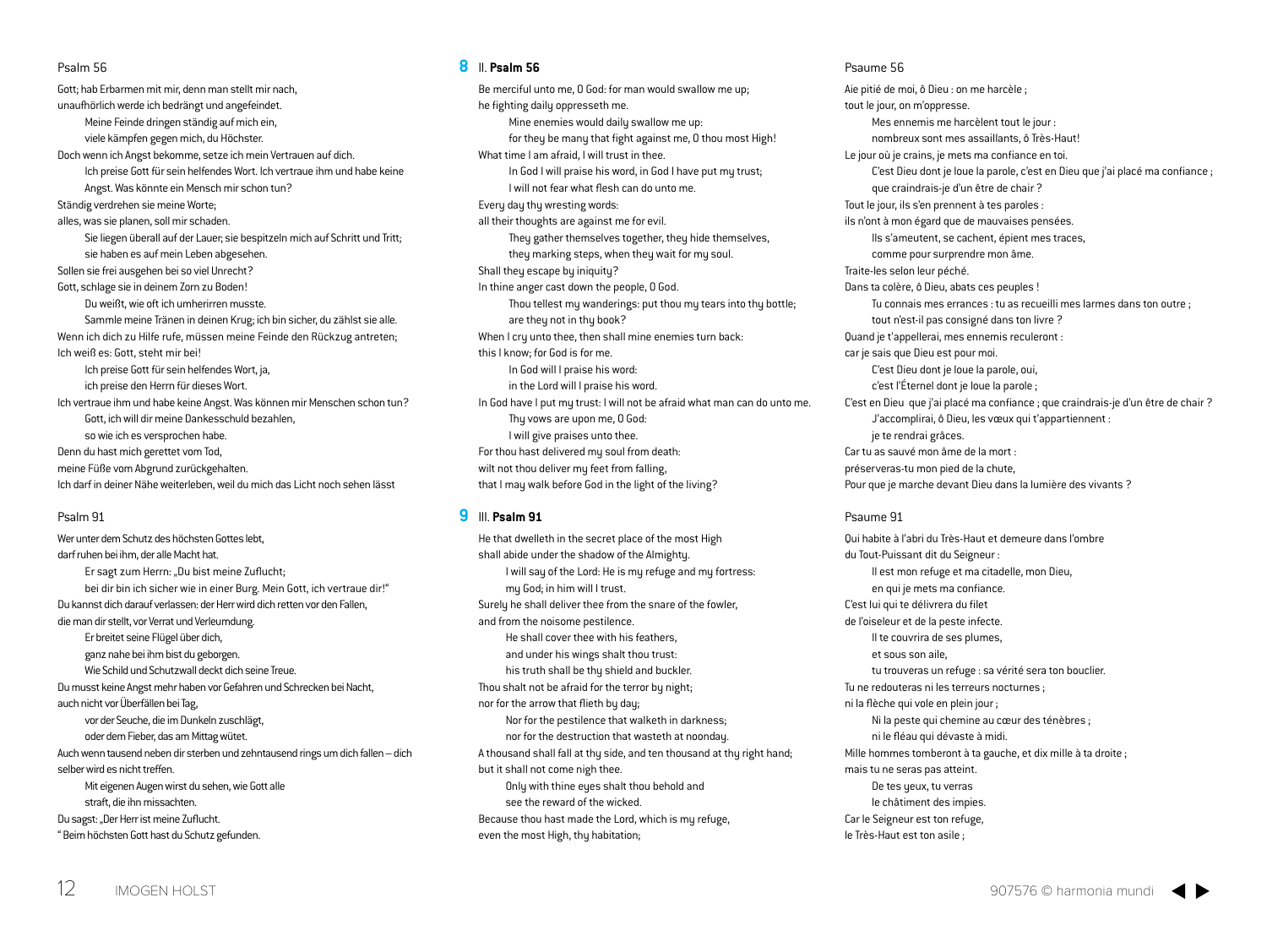Darum wird dir nichts Böses geschehen [, kein Unheil darf dein Haus bedrohen]. Gott hat seinen Engeln befohlen, dich zu beschützen, wohin du auch gehst. Sie werden dich auf Händen tragen, damit du nicht über Steine stolperst. Gott selber sagt: "Er hängt an mir mit ganzer Liebe, darum werde ich ihn bewahren. Weil er mich kennt und ehrt, werde ich ihn in Sicherheit bringen. Wenn er mich ruft, dann antworte ich. Wenn er in Not ist, bin ich bei ihm; ich hole ihn heraus und bringe ihn zu Ehren. Ich gebe ihm ein langes, erfülltes Leben; er wird die Hilfe erfahren, auf die er wartet. Alleluja.

## Willkommen, Freud, wilkommen, Schmerz: Sechs Gedichte von John Keats

Willkommen, Freud, willkommen, Schmerz Willkommen, Freud, willkommen, Schmerz, Lethes Unkraut, Hermes' Feder. Kommt ihr heute, kommt ihr morgen, Meine Liebe gilt euch beiden.

Nachtschatten in Geißblatts Armen, Schlangengezisch in roten Rosen. Kleopatra im Königskleid, Gift'ge Natter an der Brust.

Tanzmusik und Klagelied, Gemeinsam sind gesund und krank, Musen fröhlich, Musen blass, Saturn düster, Momus licht, Lachen, Seufzen, wieder Lachen.

There shall no evil befall thee [, neither shall any plague come nigh thy dwelling]. For he shall give his angels charge over thee, to keep thee in all thu waus. They shall bear thee up in their hands lest thou dash thy foot against a stone. Because he hath set his love upon me, therefore will I deliver him: I will set him on high, because he hath known my name. He shall call upon me, and I will answer him: I will be with him in trouble; I will deliver him, and honour him. With long life will I satisfu him. and shew him my salvation. Alleluya.

## **Welcome Joy and Welcome Sorrow: Six settings of John Keats**

#### **10** I. **Welcome Joy and Welcome Sorrow**

Welcome joy, and welcome sorrow, Lethe's weed and Hermes' feather; Come to-day, and come to-morrow, I do love you both together,

Nightshade with the woodbine kissing; Serpents in red roses hissing; Cleopatra regal dressed, With the aspic at her breast;

Dancing music, music sad, Both together, sane and mad. Muses bright, and muses pale; Sombre Saturn, Momus hale; Laugh and sigh and laugh again.

Aucun mal ne t'adviendra [, aucun fléau ne s'approchera de ta demeure]. Car il a ordonné à ses anges de veiller sur toi, de te garder dans toutes tes démarches. Ils te soutiendront de leurs mains pour que ton pied ne heurte pas la pierre. Puisqu'il s'attache à moi, je le délivrerai : je l'exalterai puisqu'il sonnait mon nom. Qu'il m'appelle, je lui répondrai : je serai avec lui dans la détresse ; je le délivrerai et le couvrirai de gloire. Je le comblerai de longs jours, et lui ferai voir mon salut. Alléluia.

## Bienvenue à la Joie, Bienvenue au Chagrin : Six poèmes de John Keats

Bienvenue à la joie, bienvenue au chagrin :

Bienvenue à la joie, bienvenue au chagrin, Au deuil de Léthé, à la plume d'Hermès ; Vienne aujourd'hui, vienne demain, Je vous aime tous deux,

La morelle enlacée au chèvrefeuille ; Le serpent sifflant dans le rosier rouge ; Cléopâtre en habits royaux, Mais l'aspic en son sein ;

La musique de danse, la musique triste, Ensemble, le fou et le sain d'esprit. Les muses légères et les muses au front pâle ; Saturne sombre, Momus rayonnant ; Rire, soupirer, rire encore.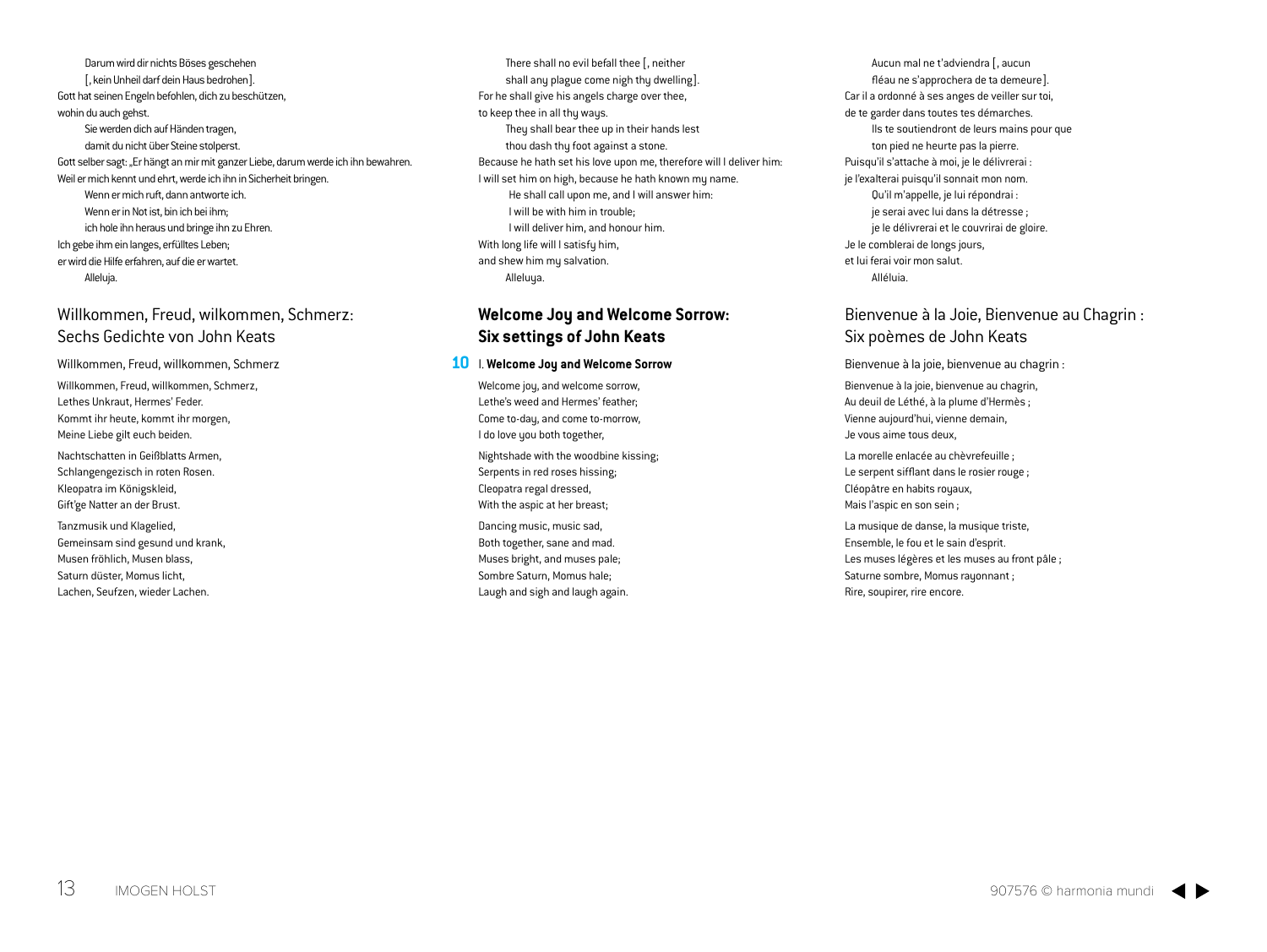#### **Teignmouth**

Hier könnt ich über Sommer bleiben, Denn 's gibt des Bischofs Teign Und des Königs Teign Und Coomb an der Mündung des Teign, Wo man nahe am Fluss Sich dick Sahne Aufs Gerstenbrot streichen lässt.

Da gibt' s den Bogenbach Und den Lärchenbach, Die beide die Mühlen treiben, Den trockenen Mund Des Lachses kühlen Und seine silbernen Kiemen mästen.

Da gibt es Barton, den Reichen, Mit Graben und Deich Und den Busch, wo die Drossel wohnt, Einen hohlen Baum Für das Bienengesumm Und den Hang für das Wespennest. Und O, und O! Die Gänseblümchen blasen, Und die Primeln werden geweckt; Und die weißen Veilchen Sitzen in Silber gezwängt, Ihre Knospen lang wie ein Dorn.

Über den Berg und durch das Tal **12** Über den Berg und durch das Tal, Nach Dawlish über den Bach, Wo Pfeffernussweiblein kärglich verkaufen,

Und die Pfeffernüsse sind winzig, ach!

O Sorgen

O Sorgen Warum borgen Gesunde Farbe von purpurnen Lippen? Um mädchenhaftes Erröten Weißen Rosen zu schenken? Oder ist 's deine blütenberührende feuchte Hand? O Sorgen, Warum borgen Die glitzerne Glut des Falkenauges? Um dem Glühwürmchen Licht zu schenken? Oder in einer mondlosen Nacht Am Sirenenstrand die salzige Gischt zu tünchen?

#### **11** II. **Teignmouth**

Here all the summer could I stay, For there's Bishop's teign And King's teign And Coomb at the clear teign head Where close by the stream You may have your cream All spread upon barley bread.

There's arch Brook And there's larch Brook Both turning many a mill; And cooling the drouth Of the salmon's mouth And fattening his silver gill

There's the Barton rich With dyke and ditch And hedge for the thrush to live in, And the hollow tree For the buzzing bee And a bank for the wasp to hive in. And O, and O The daisies blow And the primroses are wakened, And violets white Sit in silver plight And the green bud's as long as the spike end.

#### **12** III. **Over the Hill and over the Dale**

Over the Hill and over the Dale, And over the Bourn to Dawlish, Where gingerbread wives have a scanty sale, And gingerbread nuts are smallish.

#### **13** IV. **O Sorrow**

O sorrow, Why dost borrow The natural hue of health, from vermeil lips? To give maiden blushes To the white rose bushes? Or is't thy dewy hand the daisy tips? O sorrow,

Why dost borrow The lustrous passion from a falcon-eye? To give the glow-worm light? Or, on a moonless night, To tinge, on syren shores, the salt sea-spray?

#### **Teignmouth**

Je pourrais demeurer ici tout l'été, Visiter Bishop's Teign Et King's Teign, Et Coomb à sa source claire Où, au bord de l'eau, On déguste de la crème Sur du pain de seigle. Puis Arch Brook Et Larch Brook Qui font tourner tant de moulins ; Et rafraîchissent l'eau Où le saumon d'argent Vient s'engraisser. Et Barton la belle Avec sa digue et ses fossés, Et sa haie où chante la grive, Et l'arbre creux Où bourdonne l'abeille, Et le talus où la guêpe fait sa ruche.  $Et - oh! oh! -$ Les pâquerettes qui se balancent, Les primevères qui s'éveillent, Et les blanches violettes Lovées dans leur écrin d'argent, Et les bourgeons, longs comme les épis.

#### Par-delà Colline et Vallon

Par-delà Colline et Vallon, De Bourn jusqu'à Dawlish, Peu de bonshommes en pain d'épice, Et les biscuits au gingembre sont minuscules.

#### Ô Chagrin

Ô chagrin, Pourquoi emprunter L'éclat naturel des lèvres vermeilles ? Pour faire rosir Les rosiers blancs ? Est-ce ta main humide qui effleure la pâquerette ? Ô chagrin, Pourquoi emprunter

L'éclair de l'œil du faucon ? Pour donner à la luciole sa clarté ? Ou, par une nuit sans lune, Teinter l'écume des flots, là où demeurent les sirènes ?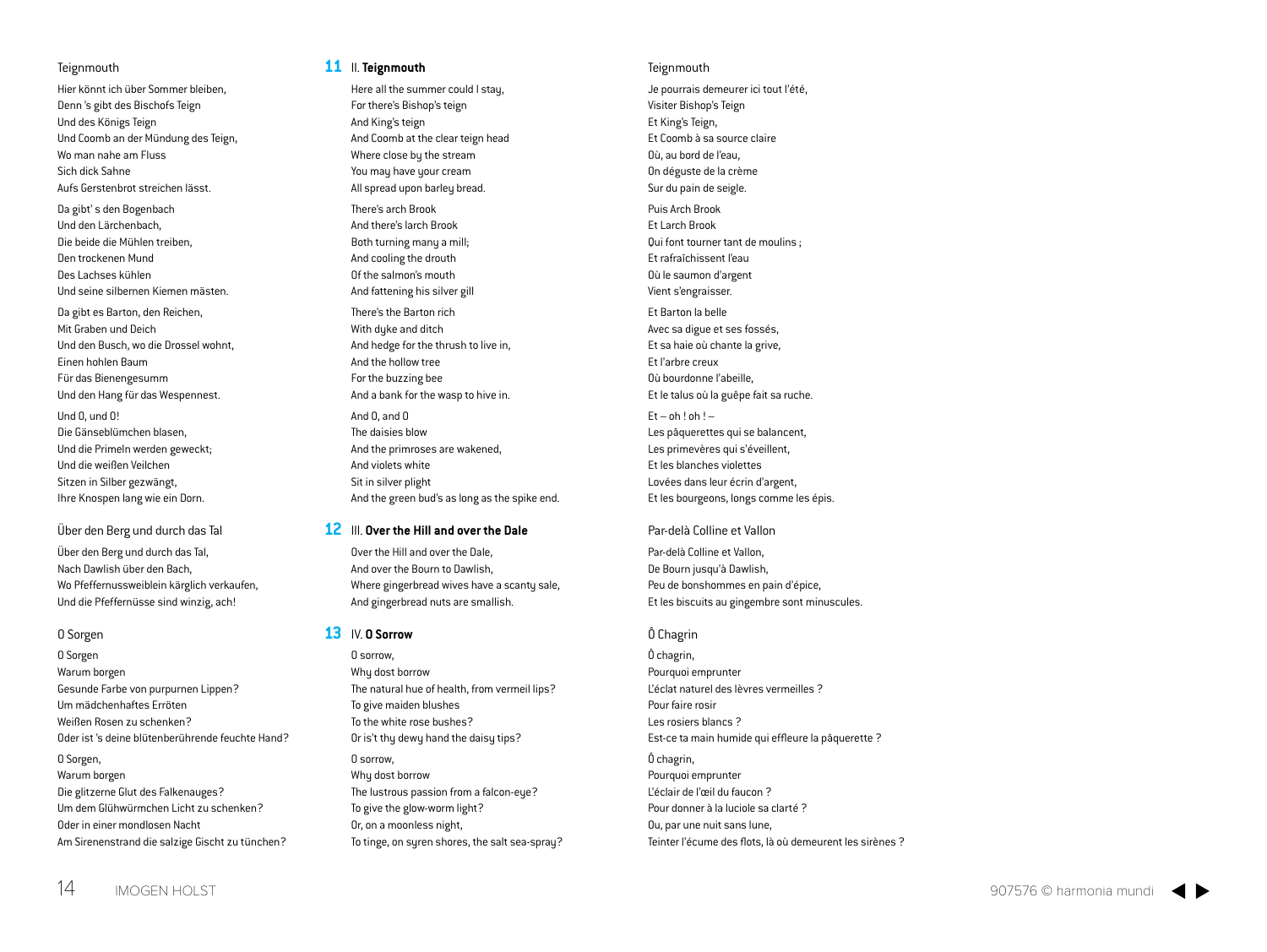O Sorgen, Warum borgen Die matten Töne vom traurigen Mund? Um sie am trüben Abend Der Nachtigall zu schenken, Dass du den kalten Tau dabei hören kannst? O Sorgen, Warum borgen Des Herzens Leichtigkeit vom Frohsinn im Mai? Ein Verliebter würde keiner Schlüsselblume auf den Kopf treten Tanzt' er auch vom Abend bis zum Tagesanbruch.

#### Wiegenlied

Mond! Halt deine goldenen Ohren offen! Horcht, Sterne! und horcht, ihr Sphären! Horche, du endloser Himmel, Ich singe ein Kinder-Wiegenlied, Ein hübsches Lied, Lauscht, lauscht, lauscht, lauscht, lauscht, Leuchtet, leuchtet, Und lauscht dem Wiegenlied.

Obwohl die Binsen für sein Körbchen Noch im Wasser wachsen, Obwohl das Tuch für seine Windel Noch am Baumwollstrauch – Obwohl die Wolle, die es wärmt, Noch am dummen Schaf sich hält. Lauscht, ihr Sterne, lauscht, lauscht, Leuchtet, leuchtet, Und lauscht dem Wiegenlied.

#### Vergieß keine Träne

Vergieß keine Träne, o vergieß keine Träne! Die Blumen blühen ein weiteres Jahr. Weine nicht mehr, o weine nicht mehr! Knospen schlafen im weißen Wurzelherz.

Trockne deine Augen, o trockne deine Augen, Denn im Paradies wurde mich gelehrt, Mein Herz von Melodien zu befreien. Vergieß keine Träne.

Vergieß keine Träne, o vergieß keine Träne! Die Blumen blühen ein weiteres Jahr. Lebwohl, lebwohl, ich fliege, lebwohl. Ich werde im Himmelsblau verschwinden, Lebwohl, lebwohl!

O sorrow, Why dost borrow The mellow ditties from a mourning tongue? To give at evening pale Unto the nightingale, That thou mayst listen the cold dews among? O Sorrow, Why dost borrow Heart's lightness from the merriment of May? A lover would not tread A cowslip on the head, Though he should dance from eve till peep of day.

#### **14** V. **Lullaby**

Moon! keep wide thy golden ears! Hearken, stars! and hearken, spheres! Hearken, thou eternal sky, I sing an infant's lullaby, A pretty lullaby, Listen, listen, listen, listen, listen, Glisten, glisten, And hear my lullaby.

Though the rushes that will make Its cradle still are in the lake, Though the linen that will be Its swathe, is on the cotton tree – Though the woollen that will keep It warm, is on the silly sheep Listen, starlight, listen, listen, Glisten, glisten, And hear my lullaby.

#### **15** VI. **Shed no tear**

Shed no tear, O shed no tear! The flower will bloom another year. Weep no more, O weep no more! Young buds sleep in the root's white core.

Dry your eyes, O dry your eyes, For I was taught in Paradise To ease my breast of melodies. Shed no tear.

Shed no tear, D shed no tear! The flower will bloom another year. Adieu, Adieu I flu, adieu! I will vanish into heaven's blue, Adieu, adieu. – John Keats (1795–1821) Ô chagrin, Pourquoi emprunter Le doux chant d'une voix en peine ? Pour le donner, quand meurt le jour, Au rossignol, Et l'écouter dans la rosée du soir ? Ô chagrin, Pourquoi emprunter Le cœur léger du joli mois de mai ? Aucun amoureux ne foulerait La primevère,

Même s'il dansait du crépuscule à l'aube.

#### Berceuse

Lune ! Ouvre grand tes oreilles d'or ! Étoiles, prêtez attention ! Et vous, sphères célestes ! Écoute, ciel d'éternité, Je chante une berceuse, Une jolie berceuse, Écoute, écoute, écoute, écoute, écoutez, Luisez, brillez, Et entendez ma berceuse.

Le jonc qui tressera Son berceau est encore dans le lac ; Le fil qui tissera son lange Est encore sur la fleur du cotonnier ; La laine qui le réchauffera Est encore sur l'agneau ; Écoute, lumière des étoiles, écoute, écoute, Luis, brille, Et entends ma berceuse.

#### Ne pleure pas

Ne pleure pas, ô ne pleure pas ! La fleur refleurira une autre année. Ô ne pleure pas, ne pleure pas ! De jeunes bourgeons dorment au sein de la racine.

Sèche tes yeux, ô sèche tes yeux, Car j'ai appris au Paradis A chanter pour soulager mon cœur. Ne pleure pas.

Ne pleure pas, ô ne pleure pas ! La fleur refleurira une autre année. Adieu, adieu, je m'envole, adieu ! Je disparais dans l'azur du ciel, Adieu, adieu.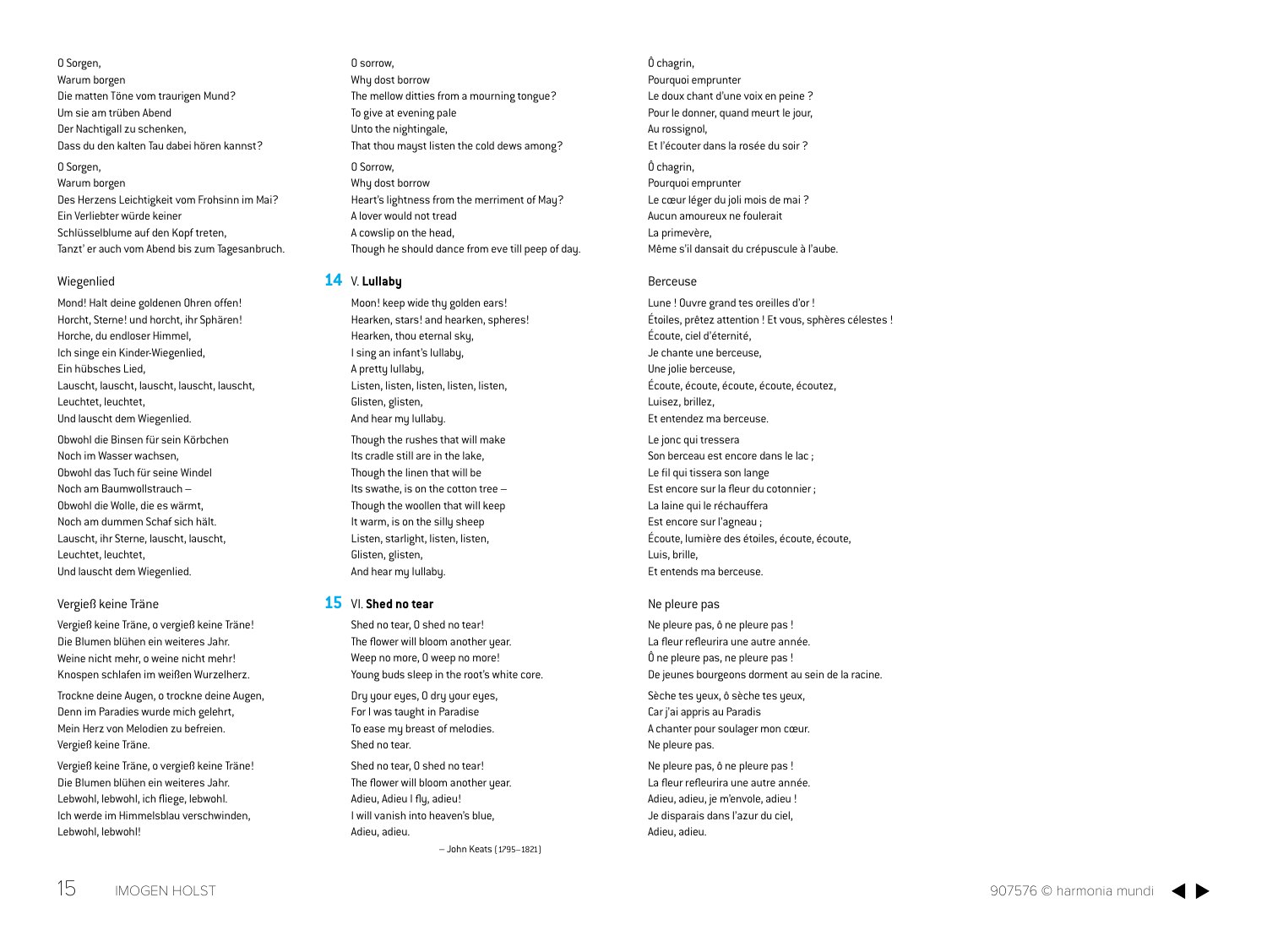## Hallo, Phantasie, wohin willst du gehn?

Hallo, Phantasie, wohin willst du gehn? In schwermütigem Traum Ganz aus mir selbst In vulkanischem Tanz Alle Welt überblickend, Nirgendwo bleibend, Wie eine Märchenfee; Über die Gipfel der höchsten Berge springend, Über den Hügel, die Bäume, die Täler trippelnd, Über die Meere, die Ozeane, ohne Ruder und Schiff – Hallo, Phantasie, wohin willst du gehn? Zwischen die nebligen Dämpfe, Gern würd ich wissen, Warum sie so lang und spitz;

 Warum Wolken verdunkeln Und uns erschrecken, Während wir hier unten wandeln. Gern würd ich wissen, was den Donner grollen lässt, Und was das für Blitze, welche die Wolken zerspalten, Und was das für Kometen, über die wir uns wundern – Hallo, Phantasie wohin willst du gehn?

Gern würd ich den Grund wissen, Warum die kleine Ameise Den ganzen Sommer lang Sich Vorrat anlegt Für alle Fälle, Weiß nicht, was der Winter verlangt. Und wie Hausfrauen, so gut und schmerzerfüllt, Sich ihren Gatten so gut und fröhlich erweisen; Und warum die faulen Kerle sie so verachten – Hallo, Phantasie, wohin willst du gehn?

Eitel wie Phaeton werd ich mich Setzen auf Phoebus' Stuhl: Habe nie einen Hut auf, Meine Haare entflammen Auf meiner Reise, Während ich durch die Luft eile. Gern würde ich seine feurigen Rosse wiehern hören, Und wie sie mit schaumigem Zaumzeug spielen, Alle Sterne und Planeten will ich betrachten! – Hallo, Phantasie, wohin willst du gehn?

## **16 Hallo my fancy, whither wilt thou go?**

Hallo mu fancu, whither wilt thou go? In melancholic fancy, Out of myself, In the vulcan dancy, All the world surveying, Nowhere staying, Just like a fairy elf; Out o'er the tops of highest mountains skipping, Out o'er the hill, the trees and valleys tripping, Out o'er the ocean seas, without an oar or shipping, – Hallo my fancy, whither wilt thou go? Amidst the misty vapours, Fain would I know What doth cause the tapers; Why the clouds benight us And affright us, While we travel here below; Fain would I know what makes the roaring thunder, And what these lightnings be that rend the clouds asunder, And what these comets are on which we gaze and wonder – Hallo my fancy, whither wilt thou go? Fain would I know the reason Why the little ant, All the summer season, Layeth up provision On condition To know no winter's want. And how housewives, that are so good and painful, Do unto their husbands prove so good and gainful;

And why the lazy drones to them do prove disdainful – Hallo my fancy, whither wilt thou go?

In conceit like Phaeton, I'll mount Phoebus' chair; Having ne'er a hat on, All my hair a-burning In my journeying; Hurrying through the air. Fain would I hear his fiery horses neighing And see how they on foamy bits are playing, All the stars and planets I will be surveying! – Hallo my fancy, whither wilt thou go?

## Vagabonde fantaisie,

où veux-tu donc aller ?

Vagabonde fantaisie, où veux-tu donc aller ? D'humeur mélancolique, Je m'évade de moi-même, Et dans la danse des sphères, J'arpente le monde entier, Ne m'arrêtant nulle part, Comme un elfe ; Sautant par dessus les plus hautes montagnes, D'un pied léger par dessus collines, arbres et vallées, Par dessus mers et océans, sans rame et sans voile, – Vagabonde fantaisie, où veux-tu donc aller ? Au milieu des brumes et des nuées, J'aimerais savoir L'origine des luminaires ; Pourquoi les nuages nous plongent dans les ténèbres Et nous terrifient Quand nous voyageons ; Je voudrais savoir pourquoi gronde le tonnerre, D'où vient l'éclair qui déchire les nuages, Que sont ces comètes qui nous étonnent – Vagabonde fantaisie, où veux-tu donc aller ? Je voudrais savoir Pourquoi la petite fourmi,

Tout l'été, Fait des provisions Afin de ne pas se trouver Dépourvue en hiver. Et pourquoi les femelles si travailleuses S'avèrent si généreuses pour leurs compagnons ; Et pourquoi les mâles paresseux les dédaignent autant– Vagabonde fantaisie, où veux-tu donc aller ?

Tel l'orgueilleux Phaéton, Je conduirais le char de Phébus; Tête nue, Mes cheveux s'embraseraient Pendant ma course À travers les airs. Je voudrais entendre hennir ses fougueux coursiers Et les voir galoper sur l'écume, Et je contemplerais toutes les étoiles et les planètes ! – Vagabonde fantaisie, où veux-tu donc aller ?

|       |                 | ÷  |   |
|-------|-----------------|----|---|
|       | a' a list       |    |   |
|       | HIT             |    |   |
|       |                 |    |   |
|       |                 |    |   |
|       |                 |    |   |
|       |                 |    |   |
|       | - 1             |    |   |
|       |                 |    |   |
| w     |                 |    |   |
|       |                 | z  |   |
|       |                 |    |   |
|       |                 |    | ÷ |
|       |                 |    |   |
|       |                 |    |   |
|       |                 |    | r |
|       |                 |    | Ξ |
|       |                 |    |   |
|       | l =<br>m        |    | с |
| and i | <b>Mittered</b> | ÷. | × |
|       |                 |    |   |

Manuscript page "Hallo my Fancy", courtesy of The Holst Foundation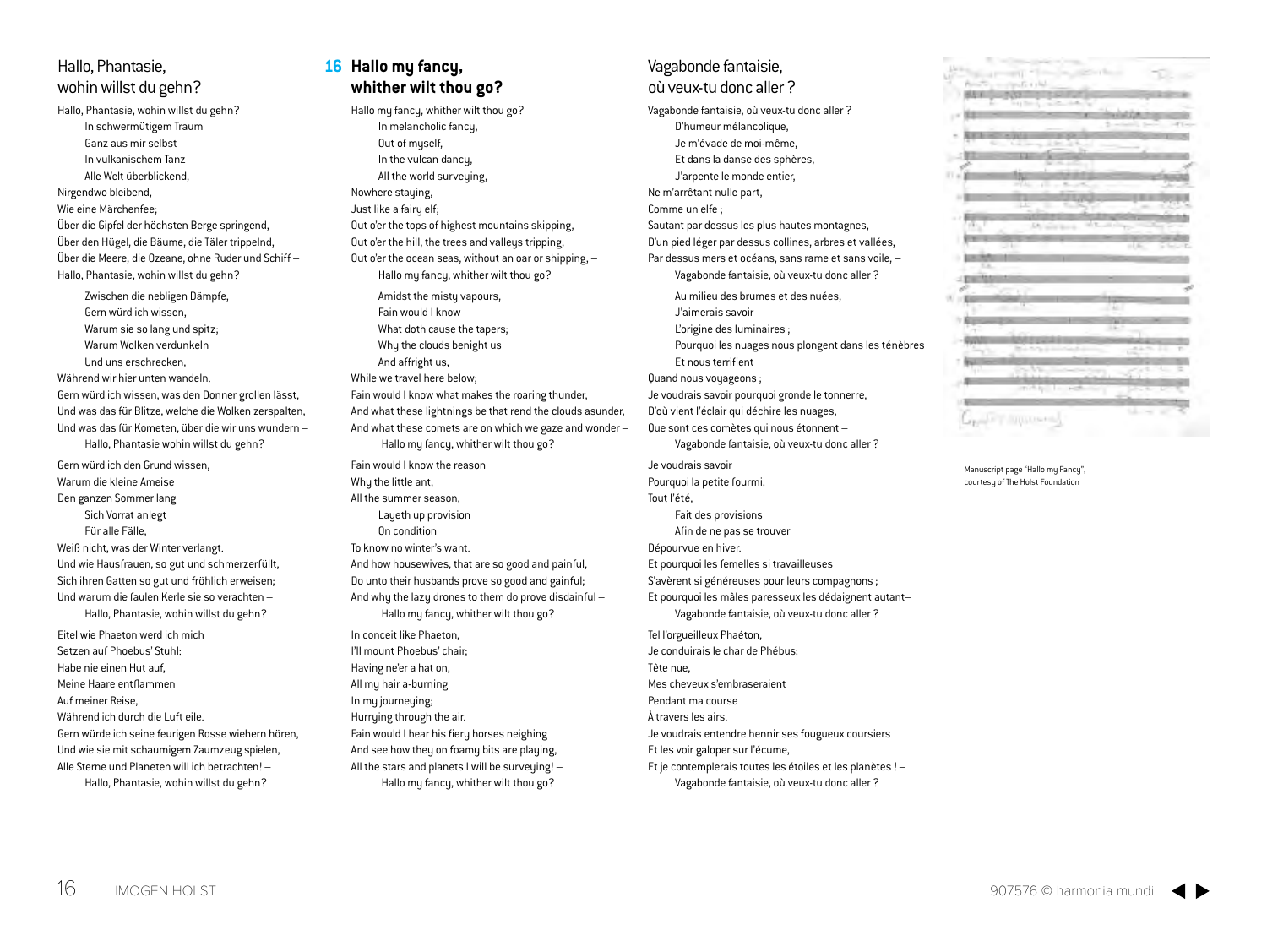Oh, aus welchem natürlichen Grund Zeigt sich der Pelikan, Dieser selbstverzehrende Vogel So eigensinnig Und widerwärtig, Um seine Lebenskraft zu spenden! Warum beklagt der zarte Fuchs, in Todesqualen liegend, Nicht seinen Schmerz mit Heulen und mit Schreien! Und warum singt der weiße Schwan, während er stirbt – Hallo, Phantasie, wohin willst du gehn? Gern würd ich ergründen, Zumindest versuchen, Was Ähnlichkeit ist: Warum Vögel einer Art Sich sammeln und gemeinsam fliegen Und Lämmer das Raubtier erkennen. Wie die Alchimisten der Natur, Die kleinen fleißigen Kreaturen Beim Ordnen ihrer Dinge noch einem Prinzen gehorchen, Und niemanden leben lassen, Der durch Trägheit seine Kraft verliert – Hallo, Phantasie, wohin willst du gehn? Um das Innere dieser Welt zu erkennen, Höhe, Tiefe, Breite und Länge. Gerne würd ich es wagen, Die unsichtbare Anziehung Bei magnetischen Funktionen Und stahlharte Kraft zu erforschen. Gern würd ich wissen, ob in einem hohen Berg, Wo sich der Mond aufhält, es Baum oder Quelle gibt; Ob dort Raubtiere oder noch Felder sind, Um darin zu jagen – Hallo, Phantasie, wohin willst du gehn? Hallo, meine Phantasie, hallo, Bleib, bleib zu Haus bei mir, Ich kann dir nicht länger folgen, Denn du hast mich verraten Und mich erkannt. Es ist zu viel für dich.

Bleib, bleib zu Haus bei mir, Schweife nicht in großer Höhe; Bleib zu Haus bei mir und brüte über deinen Büchern, Denn wer in die Ferne strebt, legt wenig Vorrat an – Du bist willkommen, Phantasie, willkommen heim bei mir.

O from what ground of nature Doth the pelican, That self-devouring creature, Prove so froward And untoward, Her vitals for to strain! And why the subtle fox, while in death's wounds a-lying, Doth not lament his pangs by howling and by crying, And why the milk-swan doth sing when she's a-dying – Hallo my fancy, whither wilt thou go? Fain would I conclude this, At least make essay; What similitude is: Why fowls of a feather Flock and fly together, And lambs know beasts of prey; How Nature's alchemists, These small laborious creatures, Acknowledge still a prince in ordering their matters, And suffer none to live Who slothing lose their features – Hallo my fancy, whither wilt thou go? To know this world's centre, Height, depth, breadth and length, Fain would I adventure To search the hid attractions Of magnetic actions And adamantine strength. Fain would I know, if in some lofty mountain, Where the moon sojourns, if there be tree or fountain; If there be beasts of prey, Or yet be fields to hunt in  $-$  Hallo my fancy, whither wilt thou go? Hallo my fancy, hallo, Stay, stay at home with me, I can thee no longer follow, For thou hast betrayed me, And bewrayed me; It is too much for thee. Stay, stay at home with me, Leave off thy lofty soaring; Stay thou at home with me, and on thy books be poring; For he that goes abroad, lays little up in storing –

Thou'rt welcome my fancy, welcome home to me.

– William Cleland (?1661–89)

 Ô ! Pour quelle raison Le pélican, Qui se dévore lui-même, Est-il toujours prêt, Infortunée créature, À s'arracher ainsi les entrailles ! Et pourquoi le rusé renard, blessé à mort, Ne crie ni ne hurle sa douleur, Et pourquoi le cygne immaculé chante quand il meurt – Vagabonde fantaisie, où veux-tu donc aller ? Je voudrais comprendre, Ou du moins essayer, Les lois de la similitude : Pourquoi les oiseaux de même race Se rassemblent pour voler, Et pourquoi les agneaux connaissent les bêtes de proie ; Pourquoi les alchimistes de la Nature, Petites créatures laborieuses, Répondent à une autorité supérieure, Eliminant tout sujet Qui dérogerait à l'ordre établi – Vagabonde fantaisie, où veux-tu donc aller ? Pour connaître du monde le centre, La hauteur, la profondeur, la largeur et la longueur, Je voudrais m'aventurer A chercher les secrets Des champs magnétiques Et de la force de l'adamantin. Je voudrais savoir si, sur le haut sommet Où séjourne la lune, il existe arbre ou fontaine, Bêtes de proie Ou territoires de chasse – Vagabonde fantaisie, où veux-tu donc aller ? Holà ! mon imagination, holà ! Reste, reste avec moi, Je n'arrive plus à te suivre, Tu me trompes, Et me trahis ; C'en est trop pour toi. Reste avec moi, Ne t'envole plus si haut ; Reste donc avec moi et plonge dans tes livres ; Car pierre qui roule n'amasse pas mousse – Reviens, et sois la bienvenue.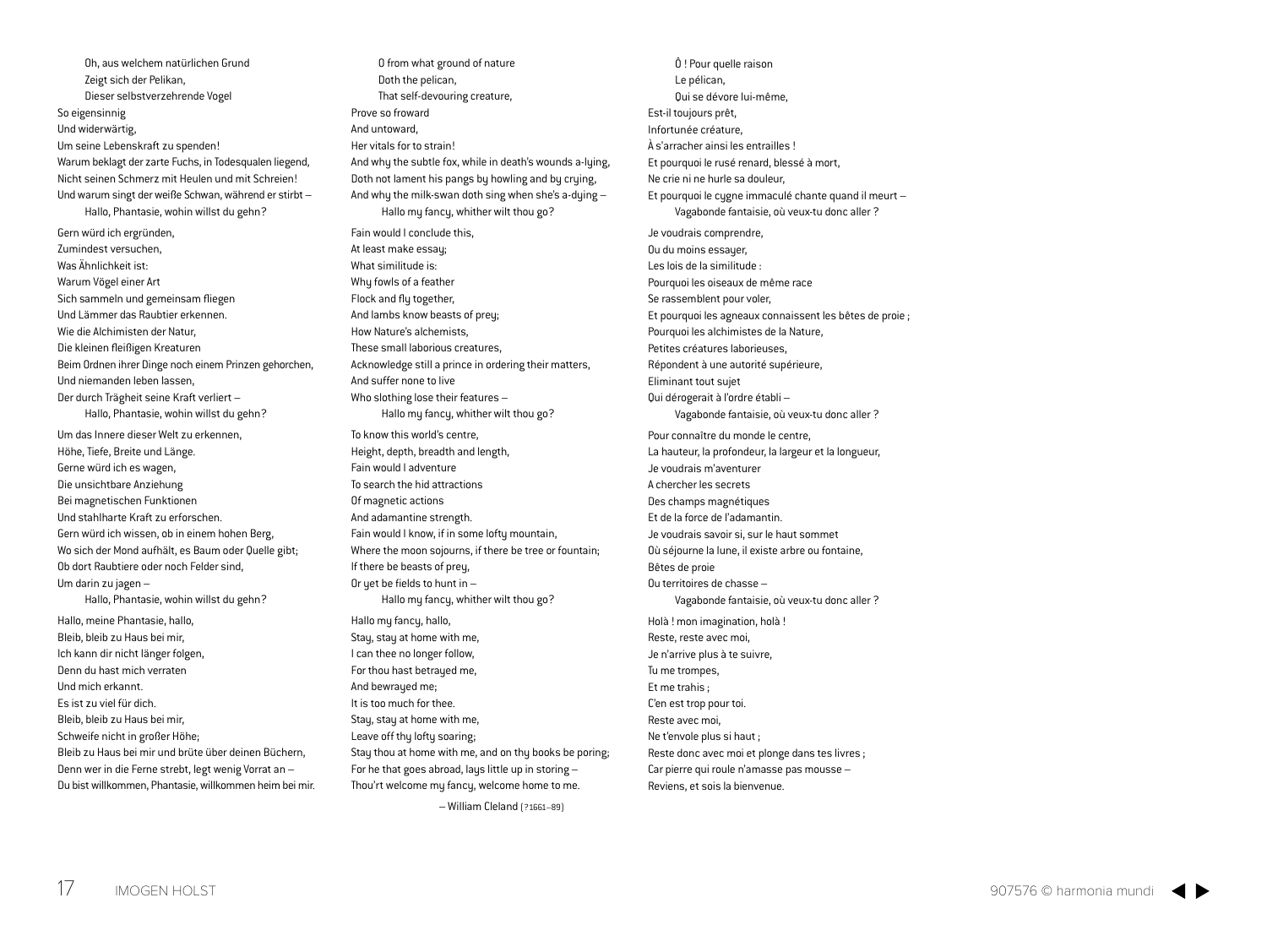## Erfreut euch des Lammes: Eine Festkantate

Erfreut euch Gottes, o ihr Zungen (*Chor*)

Erfreut euch Gottes, o ihr Zungen,

gebt Gott die Ehre und dem Lamm, Völker und Sprachen und jede Kreatur mit dem Atem des Lebens in sich. Lasst Mensch und Tier vor ihm erscheinen und gemeinsam seinen Namen verherrlichen. Lasst Nimrod, den starken Jäger, einen Leoparden an den Altar binden und seinen Speer dem Herrn opfern. Lasst Ismael ihm einen Tiger widmen und preist die Freiheit, in die der Herr ihn entlässt. Lasst Balaam mit einem Esel erscheinen und der Herr segne sein Volk und seine Kreaturen

 mit ewigem Lohn. Lasst Daniel mit einem Löwen herkommen und lobt Gott

- mit aller Kraft durch den Glauben an Jesus Christus. Lasst Ithamar die Messe mit einer Gemse feiern und segnet den Namen dessen, der die Nackten kleidet.
- Lasst Jakim mit dem Satyr Gott im Tanz lobpreisen. Lasst David mit dem Bären segnen – Der beginnende Sieg des Herrn – die höchste Vollkommenheit des Herrn – Halleluja aus dem Herzen Gottes und aus der Hand des unnachahmlichen Künstlers und aus dem Echo der himmlischen Harfe mit herrlicher, kraftvoller Süße.

## **Rejoice in the Lamb: A Festival Cantata**

- **17 Rejoice in God, O ye Tongues** (*chorus*)
	- Rejoice in God, O ye Tongues; give the glory to the Lord, and the Lamb. Nations, and languages, and every Creature, in which is the breath of Life. Let man and beast appear before him and magnify his name together. Let Nimrod, the mighty hunter, bind a Leopard to the altar, and consecrate his spear to the Lord. Let Ishmael dedicate a Tuger, and give praise for the liberty in which the Lord has let him at large. Let Balaam appear with an Ass, and bless
		- the Lord his people and his creatures for a reward eternal.

Let Daniel come forth with a Lion, and praise God with all might through faith in Christ Jesus.

- Let Ithamar minister with a Chamois, and bless the name of Him, that cloatheth the naked.
- Let Jakim with the Satyr bless God in the dance. Let David bless with the Bear – The beginning of victory to the Lord – to the Lord the perfection of excellence – Hallelujah from the heart of God, and from the hand of the artist inimitable, and from the echo of the heavenly harp in sweetness magnifical and mighty.

## Réjouissez-vous en l'Agneau :

## Cantate de Fête

Réjouissez-vous en Dieu, Ô Langues (*chœur*)

Réjouissez-vous en Dieu, ô Langues ;

rendez gloire au Seigneur et à l'Agneau. Nations, et langages, et toute Créature

 pourvue du souffle de Vie. Qu'homme et bête paraissent devant lui et ensemble,

glorifient son nom.

 Que Nimrod, le grand chasseur, attache un Léopard à l'autel, et consacre sa lance au Seigneur.

Qu'Ismaël dédie un Tigre, et fasse l'éloge de la liberté dans laquelle le Seigneur l'a laissé.

 Que Balaam paraisse avec un Âne, et bénisse le Seigneur, son peuple et ses créatures pour une récompense éternelle.

Que Daniel s'avance avec un Lion, et glorifie Dieu de

- toutes ses forces par sa foi en Jésus-Christ. Qu'Ithamar officie avec un Chamois, et bénisse le nom de Celui qui vêt ceux qui sont nus.
- Que Jakim avec le Satyre bénisse Dieu dans la danse. Que David bénisse avec l'Ours – Le commencement de la victoire du Seigneur – au Seigneur la perfection de l'excellence –
	- Alléluia du cœur de Dieu, et de la main de l'artiste inimitable, et de l'écho de la harpe céleste à la puissante et magnifique douceur.



Manuscript page "Rejoice in the Lamb", courtesy of The Holst Foundation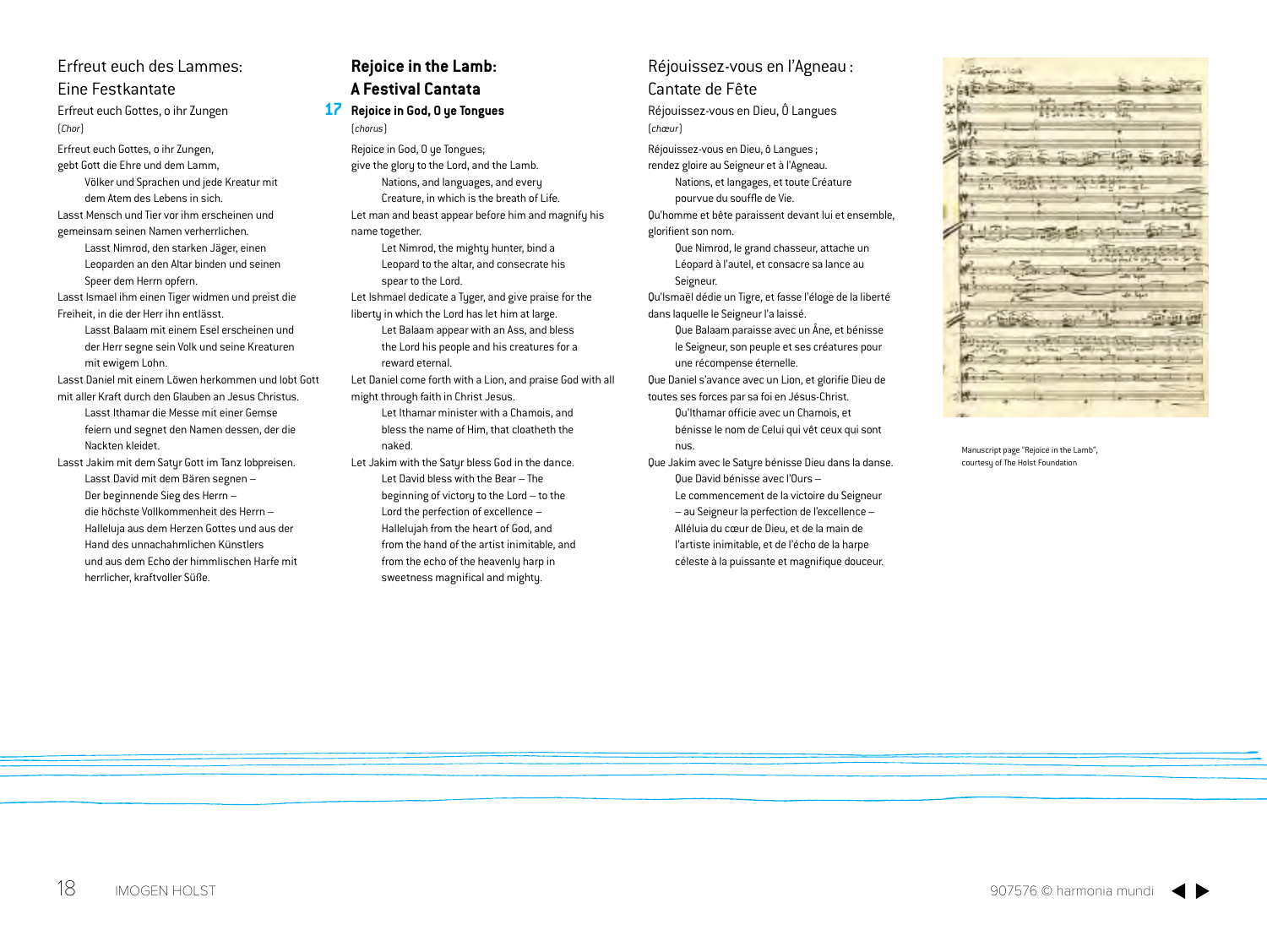#### Denn ich will meinen Kater Jeoffrey betrachten (*Sopransolo*)

Denn ich will meinen Kater Jeoffrey betrachten. Denn er ist der Diener des lebendigen Gottes, pünktlich und täglich ihm dienend. Denn beim ersten Anblick der Herrlichkeit Gottes im Osten betet er ihn auf seine Art an. Denn das geschieht, indem er seinen Körper siebenmal windet, elegant und schnell. Denn er weiß, Gott ist sein Heiland. Denn Gott hat ihn mit der Vielfalt seiner Bewegungen gesegnet. Denn nichts ist süßer als sein Friede, wenn er ruht. Denn ich besitze einen Kater von überwältigender Schönheit, durch welchen ich die Gelegenheit bekomme, den allmächtigen Gott zu preisen.

Denn die Maus ist eine Kreatur mit großer persönlicher Tapferkeit (*Altsolo*)

Denn die Maus ist eine Kreatur mit großer persönlicher Tapferkeit. Denn – das ist tatsächlich wahr – Katze fängt weibliche Maus – männliche Maus wird nicht weglaufen, sondern drohend und mutig stehenbleiben. Wenn du sie loslässt, werde ich dich anstellen, eine erstaunliche Kreatur, wie du bist. Denn die Maus ist eine Kreatur mit großer persönlicher Tapferkeit.

Denn die Maus hat ein gastfreundliches Wesen.

Denn die Blumen sind ein großer Segen (*Tenorsolo*)

Denn die Blumen sind ein großer Segen. Denn die Blumen haben ihre Engel gleich den Worten in Gottes Schöpfung. Denn die Blume verherrlicht Gott und die Wurzel wehrt den Teufel ab. Denn es gibt eine Sprache der Blumen. Denn Blumen sind auf besondere Weise Gedichte von Christus.

#### **18 For I will consider my Cat Jeoffry**

(*treble solo*)

For I will consider my Cat Jeoffry. For he is the servant of the Living God, duly and daily serving him. For at the first glance of the glory of God in the East he worships in his way. For this is done by wreathing his body seven times round with elegant quickness. Far he knows that God is his Saviour. For God has blessed him in the variety of his movements. For there is nothing sweeter than his peace when at rest. For I am possessed of a cat, surpassing in beauty, from whom I take occasion to bless Almighty God.

#### **19 For the Mouse is a creature of great personal valour**

(*alto solo*)

For the Mouse is a creature of great personal valour. For – this a true case – Cat takes female mouse – male mouse will not depart, but stands threat'ning and daring. If you will let her go, I will engage you, as prodigious a creature as you are. For the Mouse is a creature of great personal valour. For the Mouse is of an hospitable disposition.

#### **20 For the flowers are great blessings**

 (*tenor solo*) For the flowers are great blessings. For the flowers have their angels even the words of God's Creation. For the flower glorifies God and the root parries the adversary. For there is a language of flowers. For flowers are peculiarly the poetry of Christ.

Car je considérerai mon Chat Jeoffry (*soprano seul*) Car je considérerai mon Chat Jeoffry. Car il est le serviteur du Dieu Vivant, et le sert comme il convient chaque jour. Car à peine la gloire de Dieu paraît-elle à l'Orient, il l'adore à sa manière. Car il le fait en se lovant sept fois avec élégance et souplesse. Car il sait que Dieu est son Sauveur. Car Dieu l'a doté d'une grande agilité de mouvement. Car rien n'est plus doux que sa sérénité en repos. Car je possède un chat, d'une beauté sans pareille, qui me donne occasion de bénir Dieu Tout-Puissant.

Car la Souris est créature d'un grand courage (*alto seul*)

Car la Souris est créature de grand courage. Car – et l'histoire est vraie – si un Chat attrape la souris femelle – la souris mâle ne s'enfuit pas, mais reste à le menacer et le défier. Lâche-la, que j'engage bataille avec toi, toute créature prodigieuse que tu sois. Car la Souris est créature de grand courage. Car la Souris est d'un naturel généreux.

Car les fleurs sont de grands bienfaits (*ténor seul*) Car les fleurs sont de grands bienfaits. Car les fleurs ont leurs anges, même les mots de la Création divine. Car la fleur glorifie Dieu et la racine détourne l'adversaire. Car il y a un langage des fleurs. Car les fleurs sont tout particulièrement la poésie du Christ.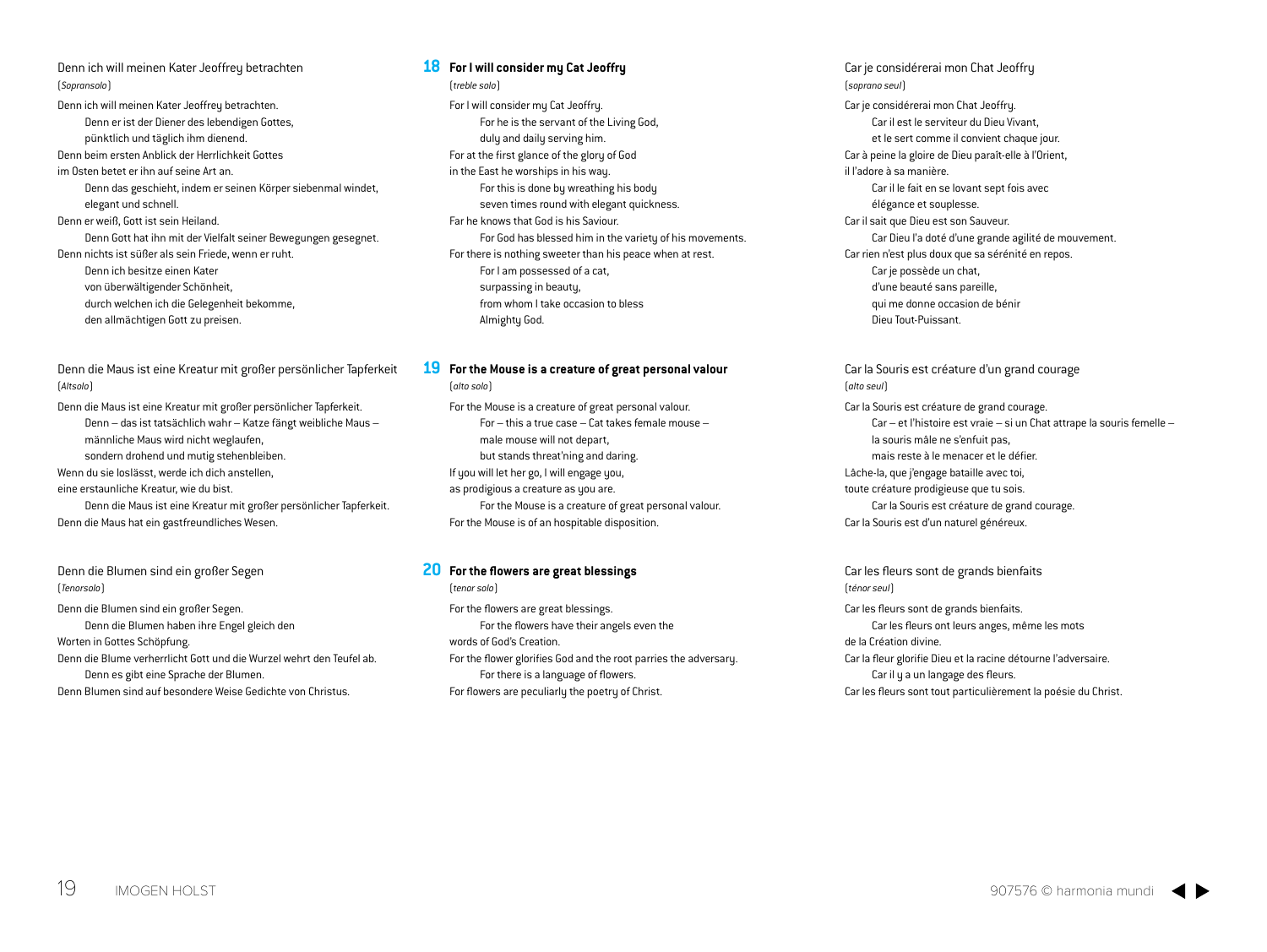Denn ich stehe unter derselben Anklage mit meinem Erlöser (*Chor*)

Denn ich stehe unter derselben Anklage mit meinem Erlöser. Denn sie sagten, er selbst ist neben mir. Denn die Beamten des Friedens sind mit mir im Streit, und der Aufseher schlägt mich mit seinem Stock. Denn Dummer Kerl! Dummer Kerl! ist gegen mich und gehört weder zu mir noch zu meiner Familie. Denn ich bin in zwölf NÖTEN, aber er, der von einer Jungfrau geboren wurde,

wird mich aus allen erlösen.

Denn H ist ein Geist und darum ist er Gott (*Bass-Solo*)

Denn H ist ein Geist und darum ist er Gott. Denn K ist König und darum ist er Gott. Denn L ist Liebe und darum ist sie Gott. Denn M ist Musik und darum ist sie Gott.

Denn die Instrumente bestehen **23** durch ihre Reime (*Chor*) Denn die Instrumente bestehen durch ihre Reime. Denn die Schalmeireime sind Brei, Mai, Heu, Reu und so ähnlich. Denn die Harfenreime sind Sing, Ring, Kling und so ähnlich. Denn die Beckenreime sind Bell, Well, Zoll, Woll und so ähnlich. Denn die Flötenreime sind Mut, Hut, Wut, Tut und so ähnlich. Denn die Fagottreime sind Bass, Fass und so ähnlich. Denn die Hackbrettreime sind Mais, Reis, Blitz, Ritz und so ähnlich. Denn die Klarinettenreime sind Wien, Bien und so ähnlich. Denn die Trompetenreime sind Rund, Bund, Ohr, Rohr und so ähnlich. Denn die TROMPETE Gottes ist heilige Klugheit und ebenso die Instrumente im HIMMEL. Denn GOTT, der allmächtige Vater, spielt auf einer HARFE von gewaltigem Ausmaß und Klang. Denn in dieser Zeit endet die Bosheit und die Teufel selbst sind friedlich. Denn diese Zeit wird von den Menschen wahr-genommen durch eine ungewöhnliche Ruhe und Heiterkeit der Seele.

#### **21 For I am under the same accusation with my Saviour**

#### (*chorus*)

For I am under the same accusation with my Saviour. For they said, he is besides himself. For the officers of the peace are at variance with me, and the watchman smites me with his staff. For Silly fellow! Silly fellow! is against me and belongeth neither to me nor to my family. Far I am in twelve HARDSHIPS, but he that was born of a virgin shall deliver me out of all.

#### **22 For H is a spirit and therefore he is God**

 (*bass solo*) For H is a spirit and therefore he is God. For K is king and therefore he is God. For L is love and therefore he is God. For M is musick and therefore he is God.

## **23 For the instruments are**

 **by their rhimes** (*chorus*)

For the instruments are by their rhimes. For the Shawm rhimes are lawn fawn moon boon and the like. Far the harp rhimes are sing ring string and the like. For the cymbal rhimes are bell well toll soul and the like. For the flute rhimes are tooth youth suit mute and the like. For the Bassoon rhimes are pass class and the like. For the dulcimer rhimes are grace place beat heat and the like. For the Clarinet rhimes are clean seen and the like. For the trumpet rhimes are sound bound soar more and the like. For the TRUMPET of God is a blessed intelligence and so are the instruments in HEAVEN. For GOD the father Almighty plays upon the HARP of stupendous magnitude and melody. For at that time malignity ceases and the devils themselves are at peace. Fur this time is perceptible to man by a remarkable stillness and serenity of soul.

Car je suis sous le coup de la même accusation que mon Sauveur (*chœur*)

Car je suis sous le coup de la même accusation que mon Sauveur. Car ils disaient, il a perdu l'esprit. Car les officiers de la paix sont en désaccord avec moi, et le garde me frappe de son bâton. Car Idiot ! Idiot ! est contre moi et n'appartient ni à moi ni à ma famille. Car je subis douze ÉPREUVES, mais celui qui est né d'une vierge me délivrera de tout.

Car E est esprit et donc il est Dieu (*basse seul*) Car E est esprit et donc il est Dieu.

Car R est roi et donc il est Dieu. Car A est amour est don il est Dieu. Car M est musique et donc il est Dieu.

Car les instruments sont **23**

comme leurs rimes (*chœur*) Car les instruments sont comme leurs rimes. Car la Chalemie rime avec *lawn fawn moon boon* et autres mots semblables. Car la harpe rime avec *sing ring string* et autres mots semblables. Car la cymbale rime avec *bell well toll soul* et autres mots semblables. Car la flûte rime avec *tooth youth suit mute* et autres mots semblables. Car le Basson rime avec *pass class* et autres mots semblables. Car le dulcimer rime avec *grace place beat heat* et autres mots semblables. Car la Clarinette rime avec *clean seen* et autres mots semblables. Car la trompette rime avec *sound bound soar more* et autres mots semblables. Car la TROMPETTE de Dieu est intelligence bénie aet ainsi sont tous les instruments du CIEL. Car DIEU le Père Tout-Puissant joue sur la HARPE d'une ampleur et d'une mélodie prodigieuses. Car à ce moment-là cesse la malignité et les démons eux-mêmes sont en paix. Car ce moment est rendu perceptible à l'homme par une remarquable tranquillité et sérénité de l'âme.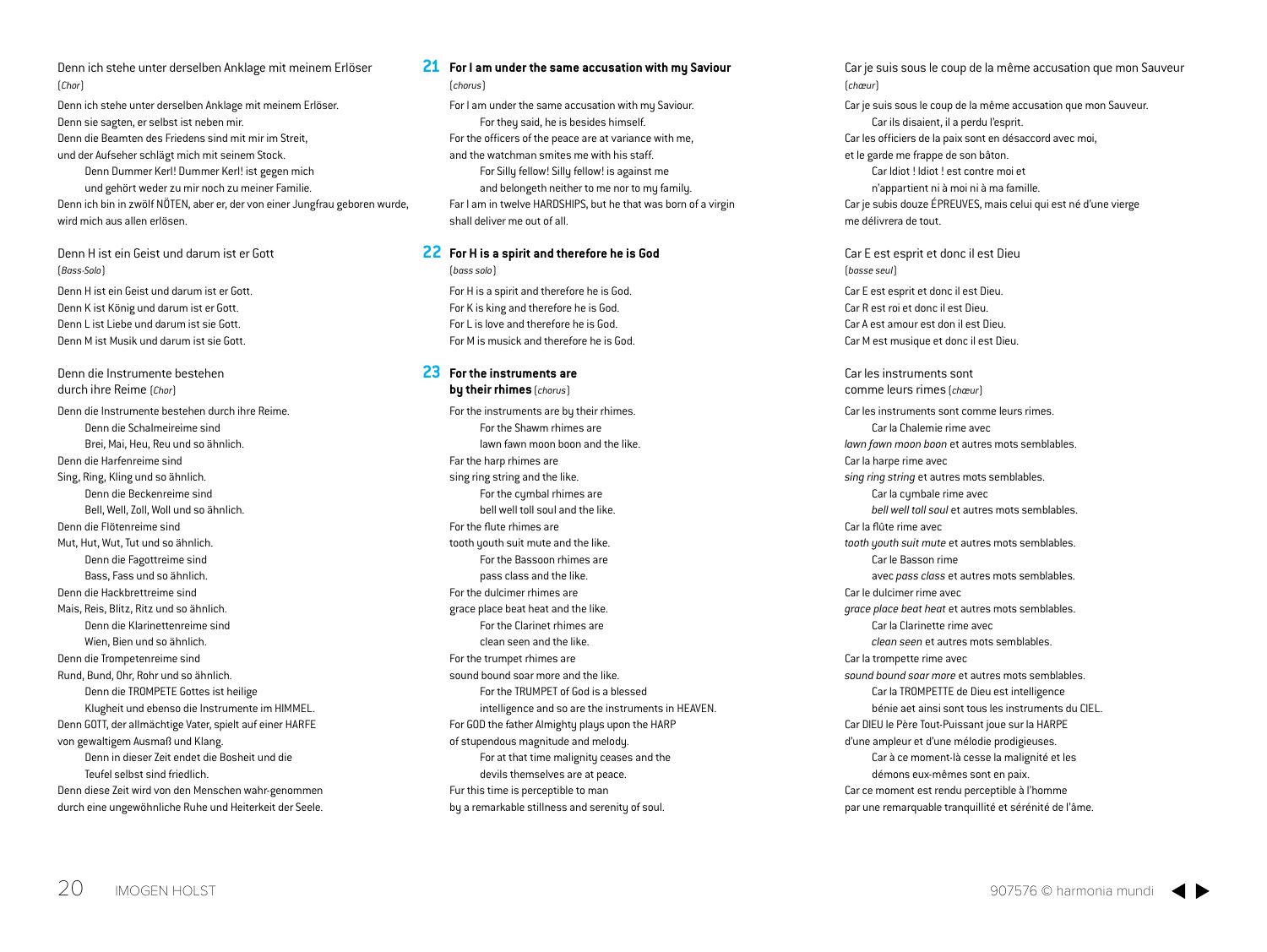#### Halleluja aus dem Herzen Gottes

Halleluja aus dem Herzen Gottes und aus der Hand des unnachahmlichen Künstlers und aus dem Echo der himmlischen Harfe mit herrlicher, mächtiger Süße.

#### Übersetzung: Ingeborg Neumann

(Bibeltexte und Psalmen der deutschen Einheitsbibel entnommen, Messetexte aus Anselm Schott O.S.B., Vollständiges Römisches Meßbuch, 1926)

### **24 Hallelujah from the heart of God**

Hallelujah from the heart of God, and from the hand of the artist inimitable, and from the echo of the heavenly harp in sweetness magnifical and mighty.

#### Alléluia du cœur de Dieu

Alléluia du cœur de Dieu, et de la main de l'artiste inimitable, et de l'écho de la harpe céleste à la puissante et magnifique douceur.

from *Jubilate Agno*,

Christopher Smart (1722–71)

Traduction : Geneviève Bégou

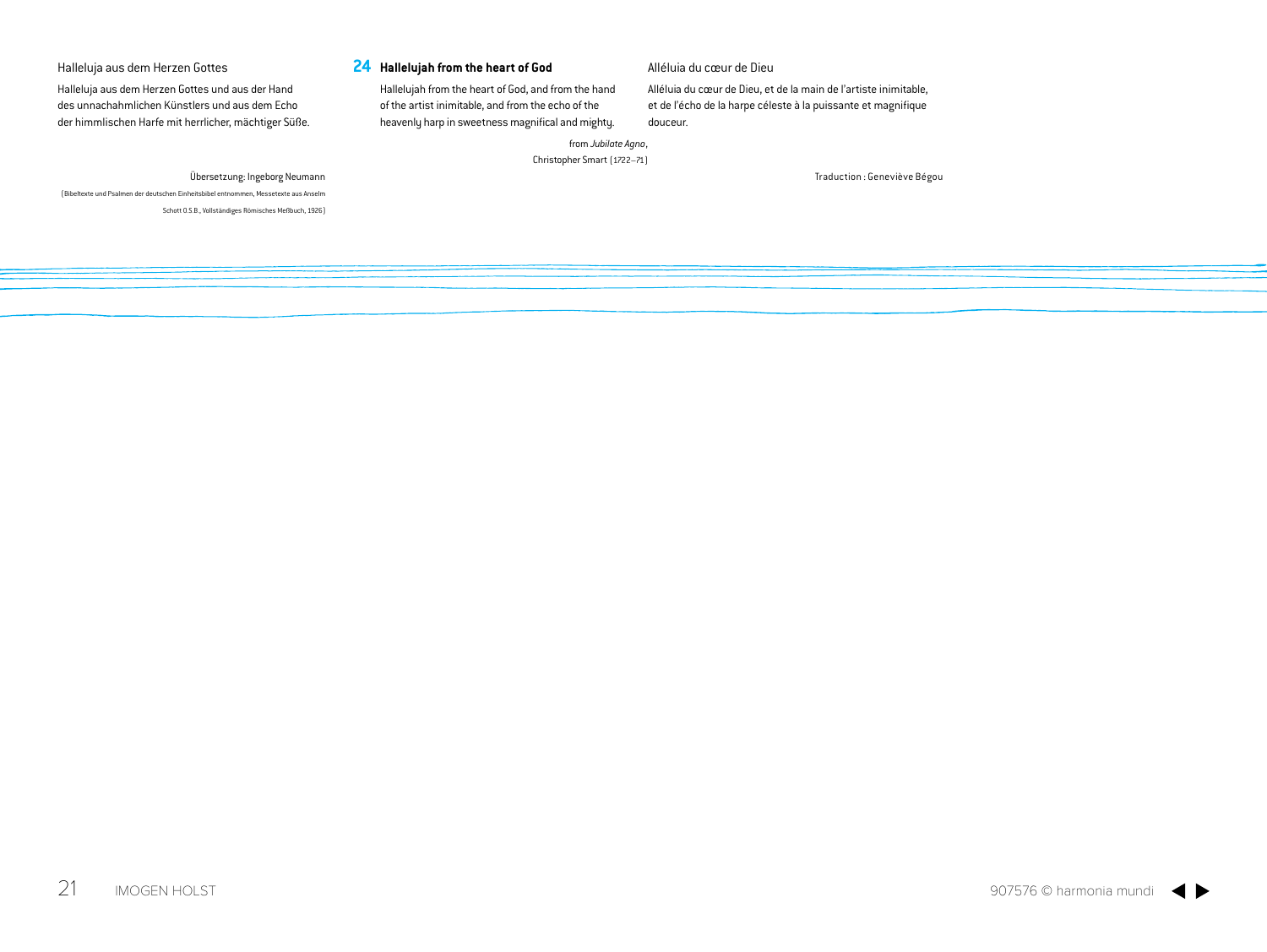

## The Dmitri Ensemble

#### **Violin I**

Jamie Campbell (leader) Catrin Win Morgan Sophie Lockett

#### **Violin II**

Helena Nicholls Helena Roques John Doig

#### **Viola**

Felix Tanner Meghan Cassidy

#### **Violoncello**

Vanessa Lucas-Smith Ella Rundle

**Contrabass** David Brown

**Flute** Jane Mitchell

**Oboe** Emily Cockbill<sup>o</sup>

**Clarinet** Timothy Orpen\*  $\bullet$ 

**Bassoon** Rosie Burton<sup>®</sup>

**Horn** Nicolas Fleury

**Timpani** Henry Baldwin

**Percussion** Scott Lumsdaine

**Harp** Tanya Houghton\*

\*soloist in Tracks 10-15 \*soloist in Track 18 <sup>l</sup>soloists in Track 20  $\bullet$ soloist in Track 21



## **Choir of Clare College, Cambridge**

**Tenor** Peter Aisher Alessandro Fisher

#### **Soprano** Jennifer Ashworth Eleanor Caine Harriet Colley

Rachael Darlison Peter Harrison Hugo Hymas\*\* Stefan Kennedy\*

#### Cressida Sharp\* **Bass**

Joséphine Stephenson Hermione Thompson Anna Wagner

Helen Lilley Lois Salem

**Alto**

Robert Cross\* Emma Ainsley Abigail Gostick James Henshaw Jessica Wallington Héloïse Werner

William Cole Nicolas Haigh Jack Lawrence-Jones Magnus Maharg Nicholas Mogg Richard Pelmore Dominic Sedgwick\* Morgan Simes \*soloist in *Rejoice in the Lamb*

\*\*soloist in *Mass in A minor*

Graham Ross director

22 IMOGEN HOLST 907576 © harmonia mundi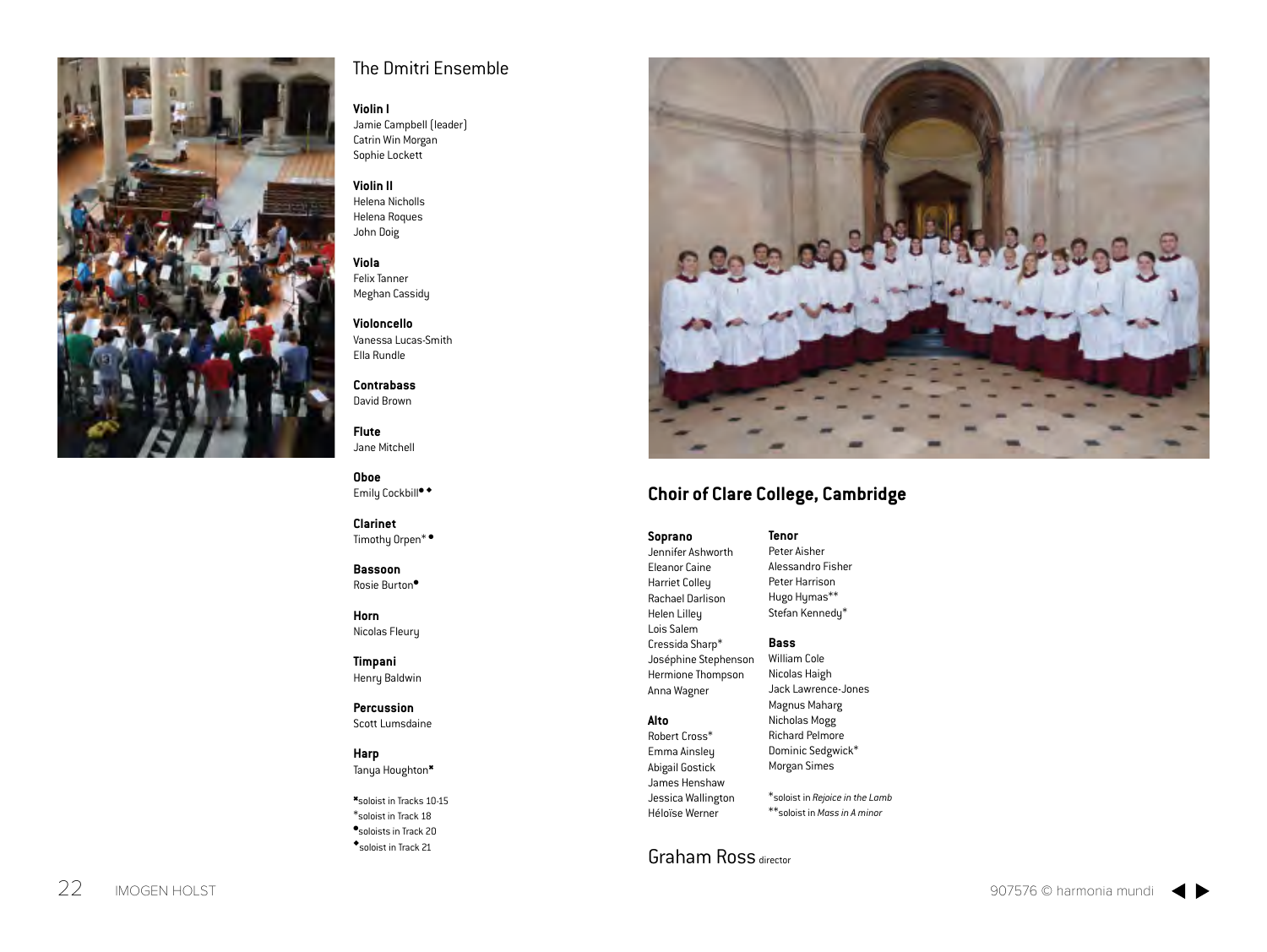## **Choir of Clare College, Cambridge**

Since the founding of a mixed-voice choir in 1971, the Choir of Clare College has gained an international reputation as one of the leading university choral groups in the world. In addition to its primary function of leading services three times a week in the College Chapel in Cambridge, the choir keeps an active schedule recording, broadcasting, and performing throughout the UK and the world.

The choir has toured widely, including in the United States of America, Japan, China, Australia, Russia, the Middle East and throughout Europe. In 2000 it became the first Oxbridge mixed voice choir to perform at the BBC Proms, singing Bach's *Johannespassion*. The choir has collaborated with the Orchestra of the Age of Enlightenment in performances of Handel's *Jephtha* under the direction of René Jacobs, with the London Philharmonic Orchestra in Elgar's *The Dream of Gerontius* under Edward Gardner, and with the Israel Camerata in Bach's *Weihnachtsoratorium*. Other collaborations have included the Academy of Ancient Music, Freiburg Baroque Orchestra, Manchester Camerata, and the Schubert Ensemble. The choir gives frequent performances at many international festivals, including the Potsdam Sanssouci Music, Munich Opera, and Spitalfields Festivals and the Early Music Weekend at the Queen Elizabeth Hall, London.

In addition to live performances, the choir has produced an impressive catalogue of recordings. In 2003, the choir's recording of Rutter's *Requiem*, produced by the composer, was awarded Editor's Choice by The Gramophone, CD of the week on Classic FM, became first Number 1 in the classical charts, and in 2005 was nominated for a Classical BRIT Award. In 2008, the choir recorded *Ex Maria Virgine*, a new Christmas sequence commissioned for the choir from John Tavener, which quickly became a best-selling CD. Recent releases include *Sacred Choral Music*, a recording of music by Vaughan Williams, which was hailed as 'exceptional' by BBC Music Magazine and acclaimed for its 'sweeping energy and rich detail' by Classic FM.

**www.clarecollegechoir.com**

## **Chœur du Clare College, Cambridge**

Depuis la création d'un chœur mixte en 1971, le Chœur du Clare College fait partie des meilleurs chœurs universitaires du monde et sa réputation internationale n'a cessé de croître. Si sa fonction première est d'assurer l'office trois fois par semaine à la chapelle du collège, à Cambridge, le chœur a aussi un programme chargé de concerts et d'enregistrement discographiques et radiophoniques.

Ses nombreuses tournées l'ont conduit aux États-Unis, au Japon, en Chine, Australie, Russie, au Moyen-Orient et dans toute l'Europe. En 2000, il fut le premier chœur mixte d'Oxbridge invité aux BBC Proms, où il interpréta *La Passion selon Saint Jean* (Bach). Il a chanté en concert avec l'Orchestre de l'Âge des Lumières, sous la direction de René Jacobs (dans *Jephthé*, de Haendel) ; avec le London Philharmonic Orchestra et Edward Gardner (*Le songe de Géronte*, Elgar), et avec la Camerata d'Israël (*Oratorio de Noël*, Bach). Il a également collaboré aux productions de l'Academy of Ancient Music, du Freiburger Barock Orchester, de la Manchester Camerata, et du Schubert Ensemble. Il participe souvent à des festivals internationaux, dont Potsdam Sanssouci Music, le festival d'opéra de Munich, Spitalfields et le festival de musique ancienne *Early Music Weekend* du Queen Elizabeth Hall, à Londres.

Très présent au concert, le chœur a également une impressionnante discographie. En 2003, son enregistrement du Requiem de Rutter, produit par le compositeur, fut « Choix de la rédaction » du magazine The Gramophone et « CD de la semaine » sur Classic FM, s'est classé premier au hit-parade classique, et, en 2005, fut nominé aux Classical BRIT Awards. Avec le CD consacré à la séquence de Noël *Ex Maria Virgine*, commandée au compositeur John Tavener, et enregistrée en 2008, le chœur a connu une de ses meilleures ventes. Un récent CD, consacré à l'œuvre de Vaughan Williams - Sacred Choral Music - a été qualifié d' « exceptionnel » par le BBC Music Magazine et encensé par Classic FM pour son « incroyable énergie et la finesse du détail ».

## **Chor des Clare College, Cambridge**

Seit seiner Gründung als gemischtes Ensemble im Jahr 1971 hat sich der Choir of Clare College internationale Anerkennung als einer der weltweit führenden Universitätschöre errungen. Zusätzlich zu seiner Hauptaufgabe, dreimal je Woche einen Gottesdienst in der College Chapel in Cambridge durchzuführen, beteiligt sich der Chor engagiert an Aufnahmen sowie Rundfunksendungen und singt Konzerte in seiner Heimat England und in aller Welt.

Die Konzerttourneen führten den Chor weit herum, u.a. in die USA, nach Japan, China, Australien, Russland, in den Mittleren Osten und nach ganz Europa. 2000 war er der erste gemischte Universitätschor aus Oxford oder Cambridge, der bei den Proms der BBC auftrat, und zwar mit der *Johannespassion* von Johann Sebastian Bach. Mit dem Orchestra of the Age of Enlightenment arbeitete der Chor unter der Leitung von René Jacobs zusammen in Aufführungen von Georg Friedrich Händels *Jephtha*, unter Edward Gardner mit dem London Philharmonic Orchestra in Edward Elgars *Dream of Gerontius*, schließlich mit der Israel Camerata im *Weihnachts-Oratorium* von J.S. Bach. Andere Projekte realisierte der CCCC mit der Academy of Ancient Music, dem Freiburger Barockorchester, der Manchester Camerata und dem Schubert Ensemble. Häufig trat der Chor in internationalen Festivals auf, darunter in den Musikfestspielen Potsdam Sanssouci, den Münchner Opern-Festspielen, dem Spitalfields Festival und dem Wochenende Alter Musik in der Londoner Queen Elizabeth Hall.

Neben den Live-Auftritten hat der Chor einen beeindruckenden Aufnahmekatalog vorzuweisen. 2003 errang die Aufnahme des *Requiem* von John Rutter unter Leitung des Komponisten die Anerkennung als The Gramophone Editor's Choice, dazu als CD der Woche auf Classic FM, und sie wurde die Nr 1 in den Charts klassischer Musik; 2005 wurde sie zum Classical BRIT Award nominiert. Im Jahr 2008 nahm der Chor *Ex Maria Virgine* auf, eine Weihnachtssequenz, die er John Tavener in Auftrag gegeben hatte. Unter den neuesten Aufnahmeprojekten ist geistliche Chormusik von Ralph Vaughan Williams, das von BBC Music Magazine als , herausragend' bewertet und von Classic FM für seine ,überbordende Energie und das reiche Detail' gerühmt wurde.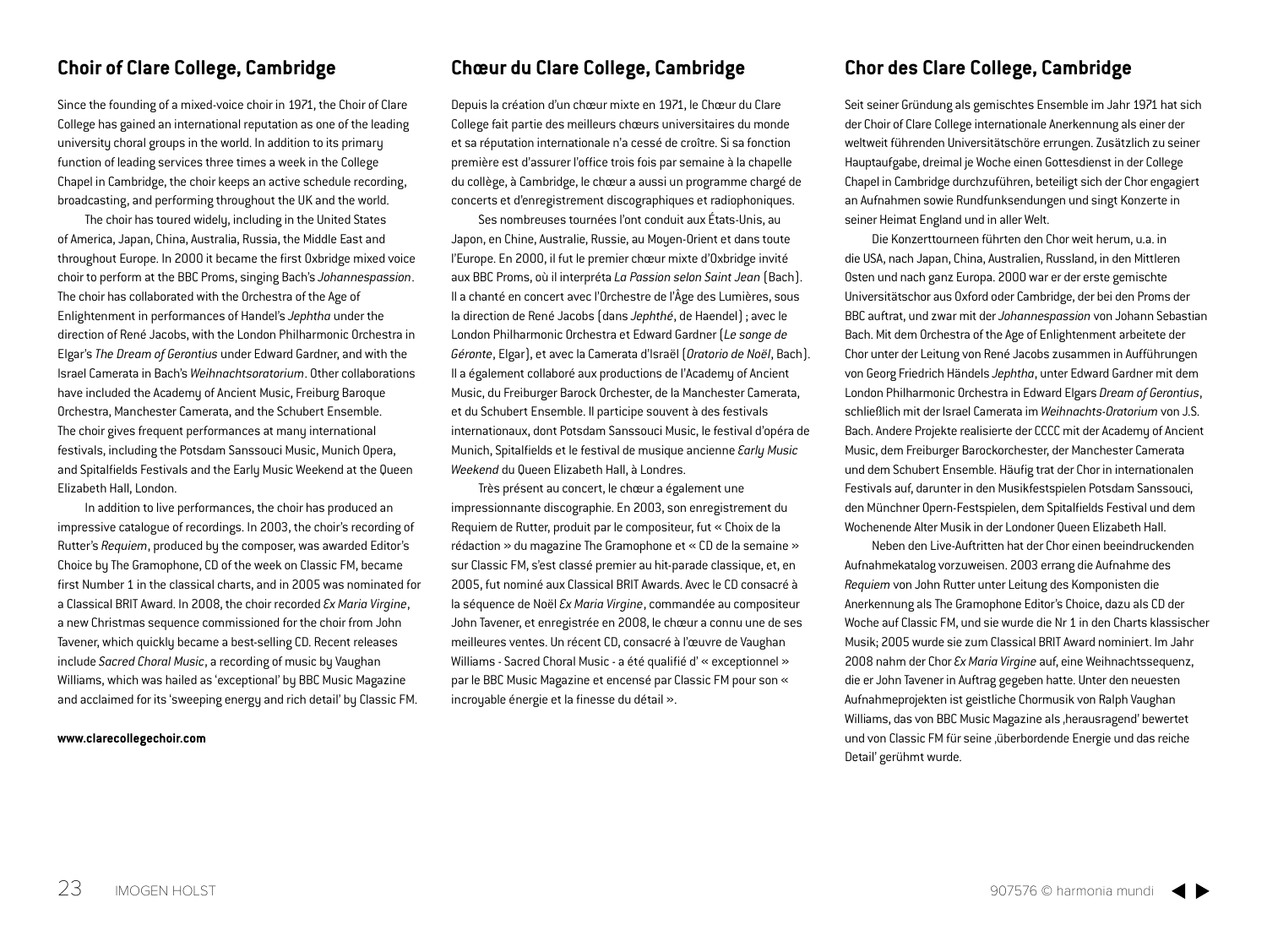## The Dmitri Ensemble

Since its founding in 2004, **The Dmitri Ensemble** has championed many new and less-familiar works both in concert performance and with an increasingly diverse discography. Based around the central core of a string ensemble, the Ensemble has made acclaimed recordings of works by James MacMillan (5-star reviews from Gramophone and BBC Music Magazine, both Editor's Choice), Giles Swayne (double 5-star review from BBC Music Magazine) and Judith Bingham, and a recording of previously unrecorded works by Vaughan Williams in collaboration with the Choir of Clare College, Cambridge. This recording of works by Imogen Holst marks the Ensemble's first recording on the harmonia mundi label. **www.dmitriensemble.co.uk**

Créé en 2004 à partir d'une formation de cordes, **The Dmitri Ensemble** a largement contribué à faire découvrir des œuvres contemporaines et méconnues, au concert mais aussi par le biais d'une discographie particulièrement variée. L'Ensemble a enregistré des programmes très remarqués, consacrés à l'œuvre de James MacMillan (5 étoiles et « Choix de la rédaction » dans *Gramophone* et *BBC Music Magazine*), Giles Swayne (double 5 étoiles dans *BBC Music Magazine*) et Judith Bingham. En collaboration avec le Chœur du Clare College de Cambridge, l'ensemble a enregistré des œuvres de Vaughan Williams jamais parues au disque. Ce programme consacré à Imogen Holst est son premier enregistrement sous le label harmonia mundi.

Seit seiner Gründung 2004 hat **The Dmitri Ensemble** viele neue und unbekanntere Werke in Konzerten und mit einer zunehmend vielseitigeren Diskographie vorgelegt. Mit seinem Kern von Streichern hat das Ensemble hoch gelobte Aufnahmen geschaffen: Werke von James MacMillan (5-Sterne-Besprechungen in The Gramophone und im BBC Music Magazine, beide Male als Editor's Choice bezeichnet) und als Teilnehmer an einer CD mit Orgelmusik von Judith Bingham, außerdem eine Teilnahme an der Aufnahme von bis dato unaufgenommenen Werken von Ralph Vaughan Williams mit dem Choir of Clare College, Cambridge. Mit der hier vorliegenden Aufnahme der Werke von Imogen Holst erscheint The Dmitri Ensemble zum ersten Mal auf dem Label harmonia mundi.



**Graham Ross**

Graham Ross is co-founder and Principal Conductor of The Dmitri Ensemble, and Director of Music and Fellow of Clare College, Cambridge. A composer and conductor of a wide range of repertoire, he has had works performed throughout Europe and beyond. A passionate believer in the unveiling of both unjustly neglected and newlywritten works, he has given numerous first performances as

both a pianist and conductor of a very broad spectrum of composers. He guest-conducts ensembles and orchestras across the UK and beyond, with performances in recent years in France, Nigeria, Australia, The Netherlands, Germany, Austria, and the USA. He is increasingly involved in the field of opera, having conducted Mozart in Jerusalem and Provence, Britten in Aldeburgh, and a new opera by Julian Philips at Glyndebourne. He holds a special relationship with Aalborg Symfoniorkester, Denmark, where he has appeared many times as guest conductor.

As a composer recent performances have been given by, amongst others, Aurora Orchestra, Australian Chamber Orchestra, BBC Concert Orchestra, City of London Sinfonia, National Youth Choir of Great Britain, O Duo, and the Solstice Quartet, at festivals including Edington, Musique-Cordiale, Colourscape, Three Choirs and London Contemporary Church Music Festivals. **www.grahamross.com**

**Graham Ross** est co-fondateur et chef principal du Dmitri Ensemble, directeur de la musique et « Fellow » du Clare College, Cambridge, compositeur et chef d'orchestre. Ses œuvres ont été jouées un peu partout dans le monde. Ardent défenseur de répertoires injustement négligés et d'œuvres contemporaines, il a participé à de nombreuses créations, en tant que pianiste et chef d'orchestre.

Chef invité de divers ensembles et orchestres, il s'est produit sur le sol national mais aussi en France, au Nigéria, en Australie, aux Pays-Bas, en Allemagne, en Autriche et aux États-Unis. De plus en plus sollicité à l'opéra, il a dirigé Mozart à Jérusalem et en Provence, Britten à Aldeburgh, et une œuvre récente de Julian Philips à Glyndebourne. Il entretient des liens particuliers avec l'orchestre danois Aalborg Symfoniorkester, qu'il dirige souvent en tant que chef invité.

Ses œuvres sont au programme de divers ensembles : Aurora Orchestra, Australian Chamber Orchestra, BBC Concert Orchestra, City of London Sinfonia, National Youth Choir of Great Britain, O Duo, et le Solstice Quartet, et interprétées dans plusieurs festivals : Edington, Musique-Cordiale, Colourscape, Three Choirs et London Contemporary Church Music Festival.

**Graham Ross** hat The Dmitri Ensemble mitgegründet und ist sein hauptsächlicher Dirigent, wie auch der künstlerische Leiter und Fellow (Lektor) des Musikbereichs des Clare College in Cambridge. Als Komponist und Dirigent eines weitgefächerten Repertoires führte er Werke in ganz Europa und darüber hinaus auf. Graham Ross arbeitet leidenschaftlich an der Entdeckung sowohl zu Unrecht vernachlässigter wie neugeschaffener Kompositionen und hat als Pianist und Dirigent zahlreiche Erstaufführungen von Komponisten unterschiedlichster Stilrichtungen durchgeführt.

Als Gastdirigent von Ensembles und Orchestern in ganz England und darüber hinaus ist Graham Ross in den letzten Jahren in Frankreich, Nigeria, Australien, den Niederlanden, in Deutschland, Österreich und den USA aufgetreten. Dem Feld der Oper gilt zunehmend sein besonderes Interesse: er dirigierte Mozarts *Zauberflöte* in Jerusalem und in der Provence, Brittens *Little Sweep in Aldeburgh* und eine neue Oper *Knight Crew* von Julian Philips in Glyndebourne. Eine besondere Beziehung unterhält Ross zum Aalborg Symfoniorkester in Dänemark und trat dort vielfach als Gastdirigent auf.

Eigene Kompositionen von Graham Ross wurden in der letzten Zeit u.a. vom Londoner Aurora Orchestra, dem Australian Chamber Orchestra, dem BBC Concert Orchestra, der City of London Sinfonia, dem National Youth Choir of Great Britain, dem O Duo (Schlagzeuger Oliver Cox und Owen Gunnell) und dem Solstice Quartet aufgeführt – in Musikfestivals wie in Edington (Wiltshire), Musique Cordiale in Seillan (Südfrankreich), an verschiedenen Orten im Colourscape Music Festival sowie den beiden Londoner Festivals Three Choirs und Contemporary Church.